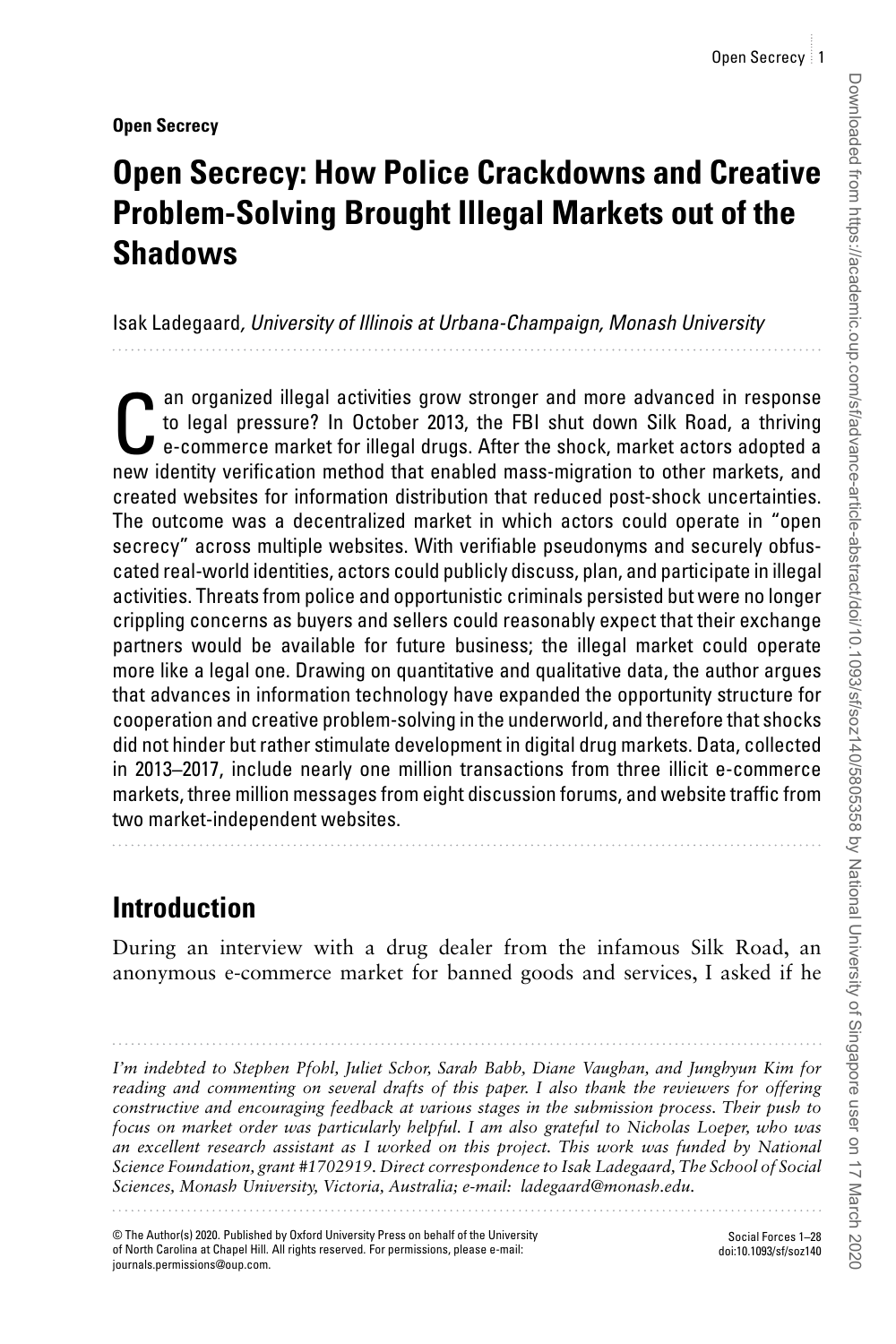ever met his customers face-to-face. He did not. "I don't talk to anyone outside of the markets or the discussion forums [and] I sell nothing offline ... I have no desire to risk exposure in milieus the police might know of." For this dealer and thousands more like him, information and communication technology has created unprecedented opportunities for illegal business. Drug dealing is no longer limited to shadowy trade within personal networks or dependent on the support of criminal syndicates, and can operate on a large scale, across time and space. I argue that efforts to rein in this realm have inadvertently strengthened it in ways that have broad implications for how anonymous activities are organized and controlled.

A central challenge for contemporary sociologists is to capture the complex ways in which information and communication technology produces social change (DiMaggio et al. 2001). Does technology transform social phenomena, such as people's ability to collaborate (Benkler 2006) and organize political activism (Earl and Kimport 2011), or does it simply reproduce existing conditions (Sassen 2002), such as structural inequality (Pasquale 2015) and precarious labor (Schor et al. 2018)? These studies and their findings present a paradox: information and communication technology is a source of liberation, but it also extends existing power structures. I study the clash between these two forces. I argue that when efforts are made to restrict digitally-mediated group activities, a combination of motivated resistance and new capabilities for cooperation and creative problem-solving will produce innovative and sophisticated reorganization. To build support for this argument, I explain how actors in illegal ecommerce markets overcame police crackdowns and other shocks.

In legal markets, people have built increasingly sophisticated systems for dispute resolution (Milgrom et al. 1990; Greif 1993; Greif, Milgrom, and Weingast 1994; Landa 1994; Fligstein and Calder 2015; Stringham 2003; Okazaki 2005). Uncertainty, a problem in all markets (Beckert 2009) is no longer solved by limiting trade to personal networks. Instead, expert systems such as contracts backed by the rule of law provide institutional trust (Williamson 2000; Giddens 2013 [1990]). The dynamics differ in illegal markets, where trade either remains dependent on personal networks (Dorn et al. 2002; Anderson 1999; Gambetta 2011) or require support from powerful crime syndicates such as the Italian mafia (Arlacchi 1986, 1998). Illegal markets often adapt to internal and external constraints, for example, as sellers move off the streets (May and Hough 2004) or crime "moves around the corner" (Cornish and Clarke 1987; Guerette and Bowers 2009), but market order is frequently disrupted by legal pressure, that is, the absence of legal safeguards, and direct police interventions (Arlacchi 1998). For these reasons, contemporary illegal markets resemble pre-modern markets (Beckert and Wehinger 2012). However, with the emergence of e-commerce sites such as Silk Road, this is changing. Digital and organizational innovations mitigate legal pressure's damage to market order and foreground more conventional coordination problems (Bakken, Moeller, and Sandberg 2018). Ironically, legal pressure was central in this development.

Fligstein and McAdam (2011) argue that when exogenous shocks create destabilizing change, affected (market) actors will typically identify threats and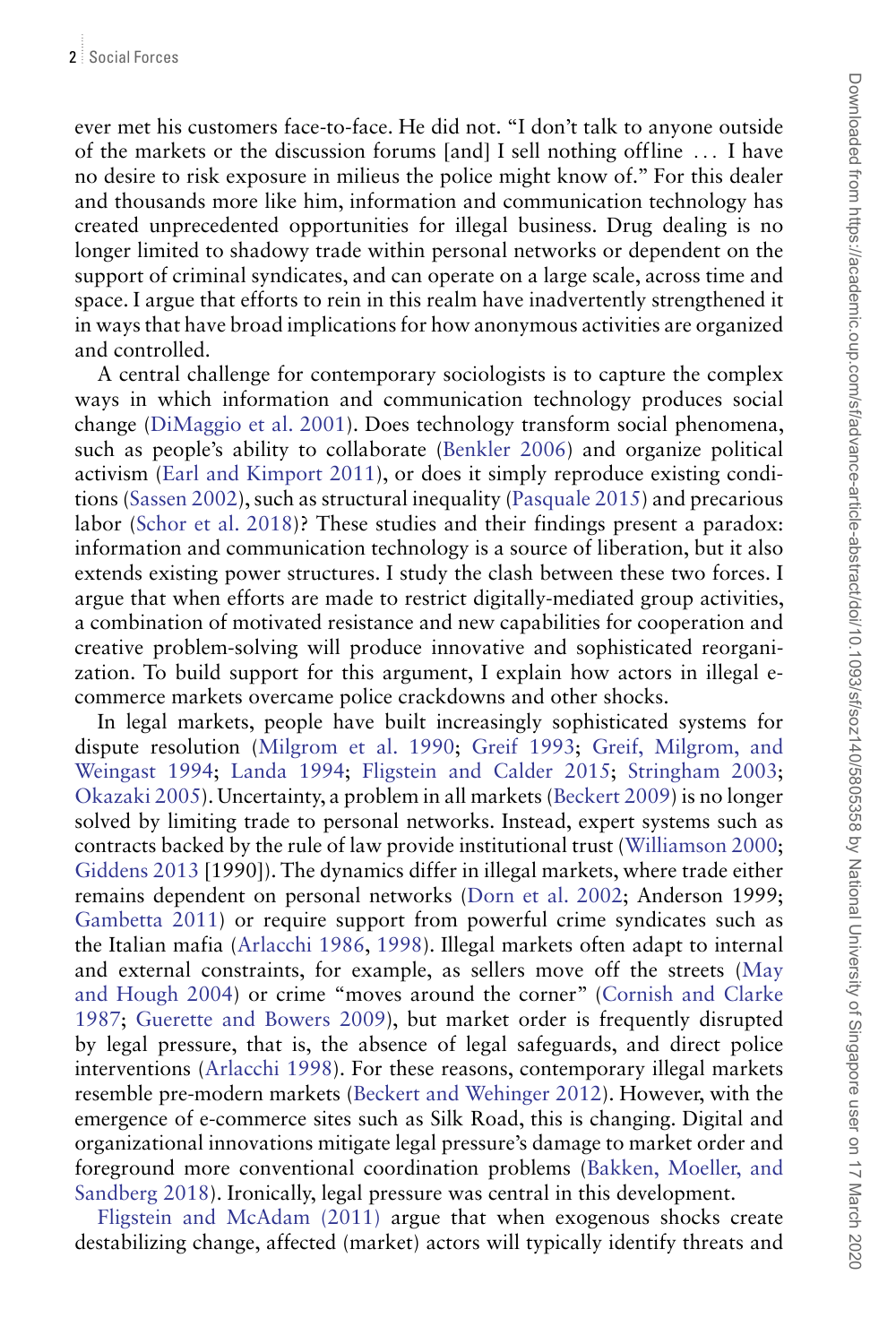central challenges, propose and trial solutions, and organize new courses of action. Uncertainty fosters innovation (Pemberton 1937, Rogers 2010) as actors evaluate existing arrangements and possible alternatives (McAdam and Scott 2005). Schumpeter (1961) noted that in pressing moments, entrepreneurs often make "new combinations" of ideas that existed in their minds but that they lacked the impetus to realize (Beckert 2014). I add that technology has vastly expanded the opportunity structure for creative and collaborative problemsolving as people can spread ideas quickly and efficiently across time and space, for example, during destabilizing change, when rapid action is required.

When the FBI shut down Silk Road in 2013, they created several challenges for market users. Would they relocate? If so, how could pseudonymous buyers and sellers maintain ties? How could Jane go to a different market and trust that the seller Jasmine is the "real" Jasmine she knows from Silk Road and not an imposter? And how did they figure out where to go? I find that actors created systems for identity verification and information distribution, which enabled them to operate as nomads in a decentralized economy. This exchange structure was fragmented, but stable. Diversification across multiple websites diminished the state's ability to stop transactions, rules of exchange were no longer dictated by a single marketplace, and identity verification systems supported trade based on crowd-sourced reputation scores.

Key to the post-shock transformation of digital drug trade was the emergence of what I call open secrecy. Actors remained anonymous, or pseudonymous, but operated publicly. With identity verification and systems for information sharing they discussed (illegal) plans in public discussion forums, contributed to collective ratings of (illegal) transactions, and moved openly between different (illegal) markets, for example, as market staff created and verified seller accounts. For any market to function, actors must be able to form expectations of stable reciprocity (Beckert 2009). Such expectations are typically absent in illegal markets (Beckert and Wehinger 2012), as order is difficult to maintain without state support (Fligstein 1996). This changed with open secrecy. The digital market for drugs appears chaotic, but with newfound solutions to common disruptions, buyers and sellers knew that their trusted exchange partners could participate in future transactions, even as individual markets dissolved following police crackdowns and sudden website closures. Trade emerged from the shadows, and could operate openly, and in order.

My findings suggest that efforts to rein in digitally organized activities will stimulate organizational innovation, as motivated actors can cooperate and communicate in open secrecy. This has implications for social change and social control. Organizational innovations spill over in industries (DiMaggio and Powell 1983) and between social movements (Meyer and Whittier 1994), and ideas are also likely to travel between contested activities in cyberspace, including activism in authoritarian states, file piracy, and extremist networks.

Following a brief literature review and an overview of my research methods, I explain how market actors adopted to exogenous shocks, and how their solutions enabled decentralized trade in open secrecy. I document how buyers and sellers adopted identity verification and information distribution systems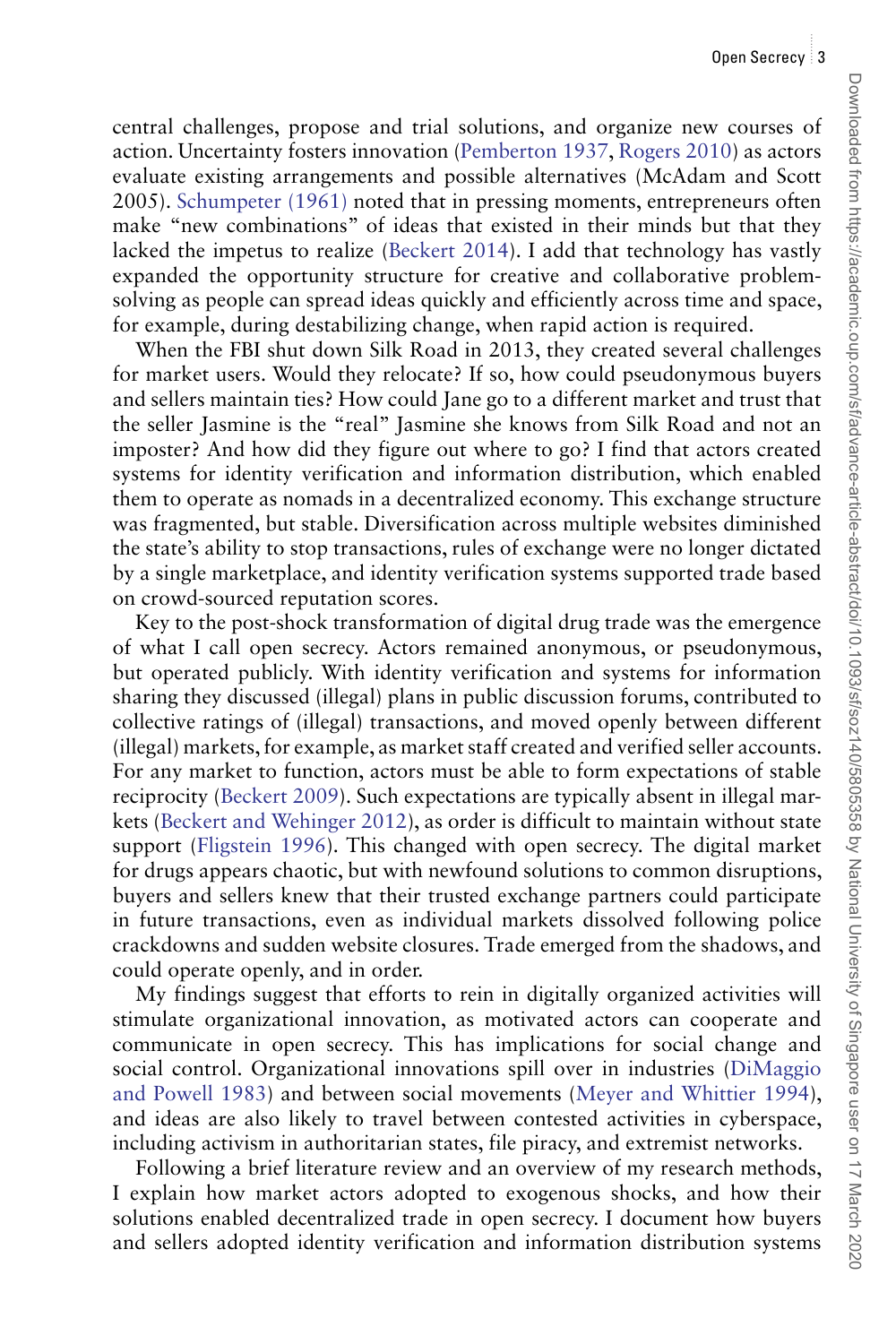to overcome police crackdowns and other shocks, and how these developments also solved more conventional market problems.

#### **Technologies of Trust in Legal and Illegal Markets**

All markets face issues of trust. Over time, actors have created systems for interpersonal monitoring and sharing of reputational information to settle disputes, vet potential exchange partners, and ostracize untrustworthy actors (Milgrom et al. 1990; Greif 1993; Greif, Milgrom, and Weingast 1994; Landa 1994; Stringham 2003; Okazaki 2005). Traders assessed partners based on their social distance, for example, kinship, clanship, territory, and ethnicity (Landa 1995), or formed trading coalitions to monitor conduct and thus enable trade with vetted strangers (Greif 1993). Trust remains a problem and networks are still important (Granovetter 1985), especially in uncertain situations, when many prefer to buy from kin, friends, or acquaintances (DiMaggio and Louch 1998). However, rule of law have made exchange more predictable and conflicts easier to resolve (Fligstein and Calder 2001), as enforceable rules of exchange define trading conditions, for example, rules regarding insurance and payment (Fligstein 1996).

In e-commerce markets, the distance between exchange partners introduces risk and buyers and sellers thus want mechanisms to assess trustworthiness. Initially, this problem was mitigated by networks of frequent participants (Kollock 1999), but today, e-commerce is largely impersonal, and supported by a combination of dispute resolution systems (Katsh, Rifkin, and Gaitenby 1999) and crowd-sourced reputation scores (Resnick et al. 2006). Even in uncertain situations, for example, when sellers sell products of unknown quality and exchange partners only interact once, trust can be based on records of past behavior (Diekmann et al. 2014).

Trust issues are paramount in illegal markets. The high risk of participation and the absence of rule of law make it difficult to form reproducible role structures, that is, sets of recognizable participants who occupy certain positions and routinely interact over time (Fligstein and Calder 2001). Contemporary trade of banned goods and services therefore resemble trade in pre-modern markets (Beckert and Wehinger 2012), and is distinguished not just by its legal status but also by a lack of sophistication, that is, violence as a means of conflict resolution, the failure to adopt impersonal forms for communication and distribution, and dependency on networks (Arlacchi 1998). Actors typically vet their trading partners by seeking background information and signs of insider status, limit trade to people they know, or act through trusted intermediaries (Arlacchi 1998; Anderson 2000; Paoli 2004; Gambetta 2011). Successfully established networks remain vulnerable to disruption, for example, police interventions, which force actors to relocate and reorganize (Cornish and Clarke 1987; Hubbard 1997; May and Hough 2004; Hubbard 2004; Gootenberg 2008; Guerette and Bowers 2009). In some cases, trading partners proceed with such care that the exchange structure is too small to meet the market definition (Jenkins 2001). The fragile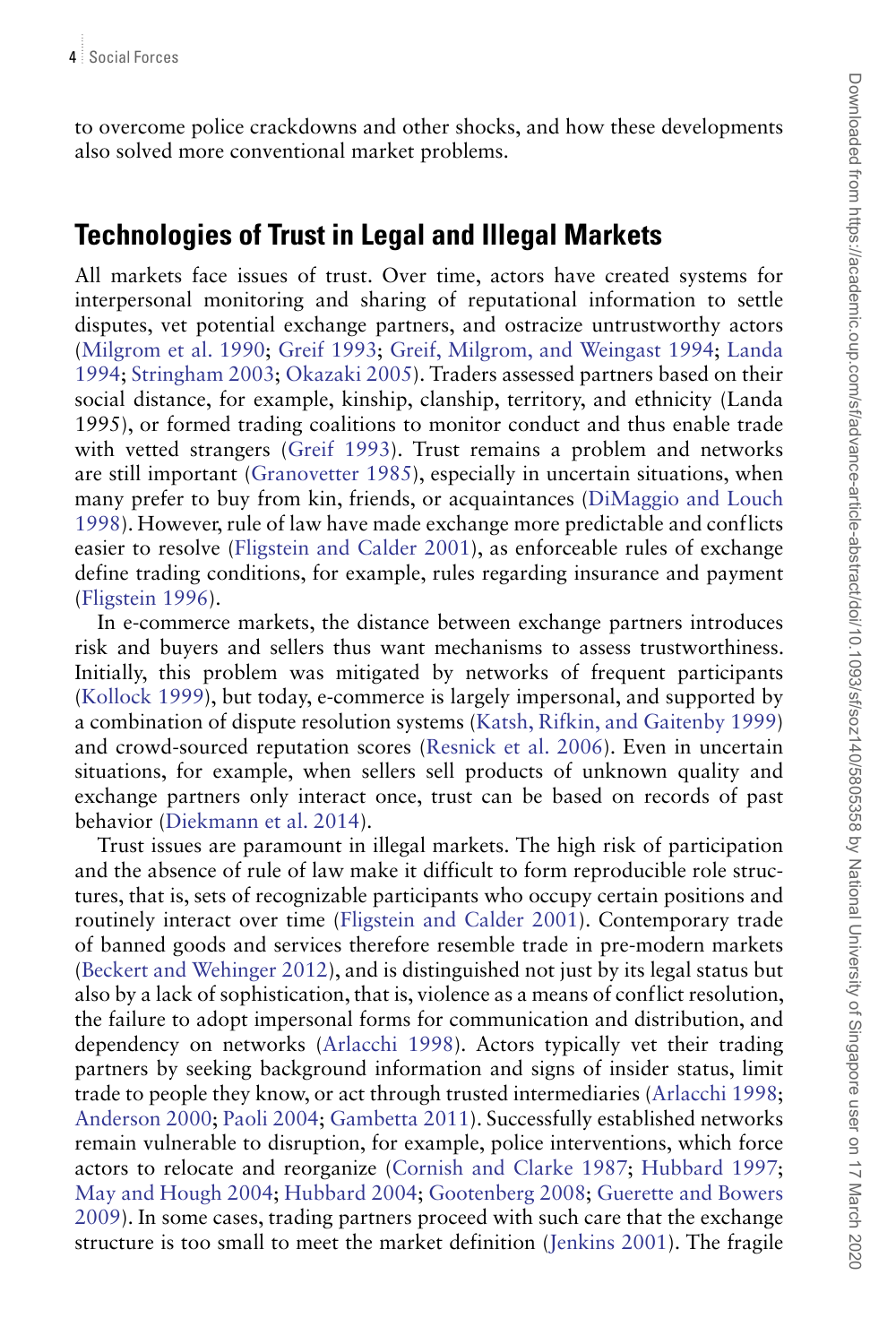state of illegal markets is in sum largely due to legal pressure. That is, while states are ultimately unable to eradicate crime (Garland 1996), as actors adapt to policing efforts like in a never-ending game of cat and mouse (Marx 2003), legal pressure does hinder market growth and the formation of order (Beckert and Wehinger 2012).

Recently, however, a new market type has emerged: anonymous e-commerce of banned goods and services. The pioneering market, Silk Road, was created in 2011 by a young Texan who combined sophisticated anonymization software and cryptocurrency to protect its users. Accessing the Silk Road required The Onion Router, a program that masks IP addresses by channeling internet traffic through randomly selected and globally dispersed hubs, and all transactions were made in bitcoin, a cryptocurrency that is easy to move around online without going through banks. Silk Road and other "cryptomarkets" (Martin 2014) like it resemble conventional e-commerce sites as trade were based on reputation scores rather than personal networks, and exchange partners or market staff resolved disputes (Bakken, Moeller, and Sandberg 2018). Payments were either immediately transferred to the seller, or kept in escrow until the shipment was received (Martin 2014). Notwithstanding their sophisticated mechanisms, individual cryptomarkets are vulnerable (Soska and Christin 2015), but this has, I argue, strengthened the larger economy.

### **Post-Shock Reorganization and Innovation in the Darknet Economy**

The Silk Road was shut down by the FBI in 2013. This was a salient moment in the formation of what I call the Darknet Economy, which is composed of cryptomarkets, and associated communities and websites (figure 1). Two other destabilizing sources emerged in the ensuing years, and both relate to the absence of legal safeguards: hacks, and exit scams (figure 2). An example of the former category was the hacking of Silk Road 2 (created shortly after the original Silk Road was shut down): market staff said in February 2014 that digital intruders stole more than \$2.7 million from customers and sellers, which was possible because cryptomarket payments are typically processed and thus temporarily stored in the markets (Martin 2014). In an exit scam, market operators first facilitate trade between buyers and sellers to earn their trust and then shut down, often without notice. Early exit scams were the market website Sheep, which shut down and stole \$6 million user funds in late 2013 (Greenberg 2013), and the market Evolution, which closed in March 2015 with \$12 million in the bag (Woolf 2015).

The shutdown of an electronic market destroys seller profiles and aggregated reputation data, and ties between exchange partners might be cut as they are suddenly unable to communicate in the marketplace. Therefore, one might argue that actors in the Darknet Economy were, like actors in other illegal markets, restrained in their ability to create order. My findings suggest otherwise. I argue that innovations in information and communication technology have changed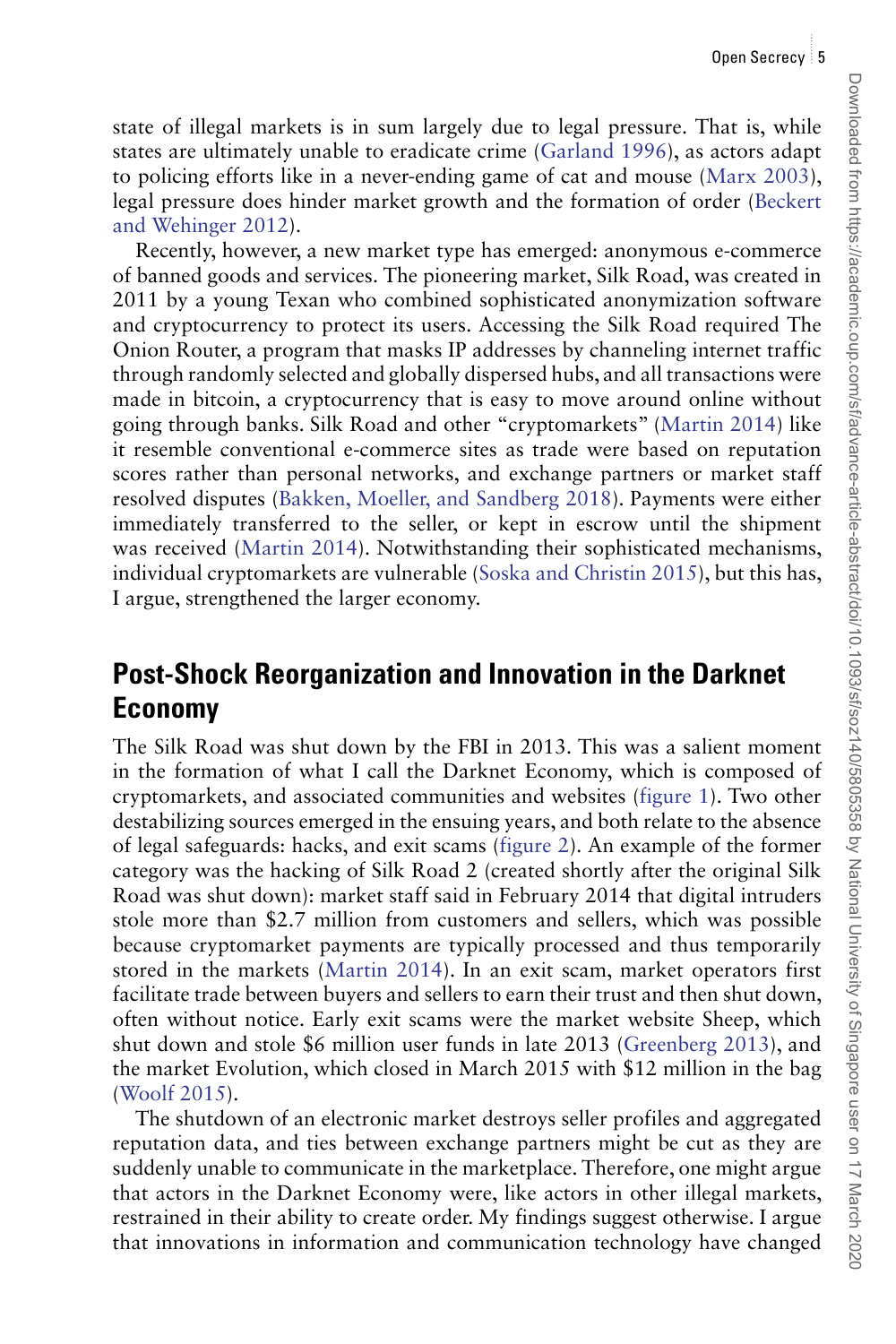**Figure 1. The Darknet Economy is made up of markets and their discussion forums, but also "information hubs": market-independent websites with practical information that help actors overcome market shocks.**



**Figure 2. Markets in the Darnet Economy (N** = **126) in the period 2011**–**2016. Thirty markets were online as of July 25, 2016. The rest have been closed down due to hacking, scam accusations, or following law enforcement interventions.**



**Note:** LE = law enforcement operation. Data from Branwen (2017); DeepDotWeb (2017); and DNStats (2016).

the game for groups' ability to resist social control. Disruption stimulates creative action, and in the context of an expanded opportunity structure, market shocks will disseminate ideas and contribute to the creation of a new order.

I take three steps to build support for this argument. Drawing on qualitative and quantitative data from the Darknet Economy, I first document the emergence of a novel practice for identity verification, which enabled sellers to carry their reputation and customer base over to new websites and markets. Actors started using encryption-signing, which creates a unique link between a text phrase, an encryption code, and a username. This link can be validated by entering all data in an encryption program (any tinkering with the combination of text, code, and username and the confirmation check will fail) (for details,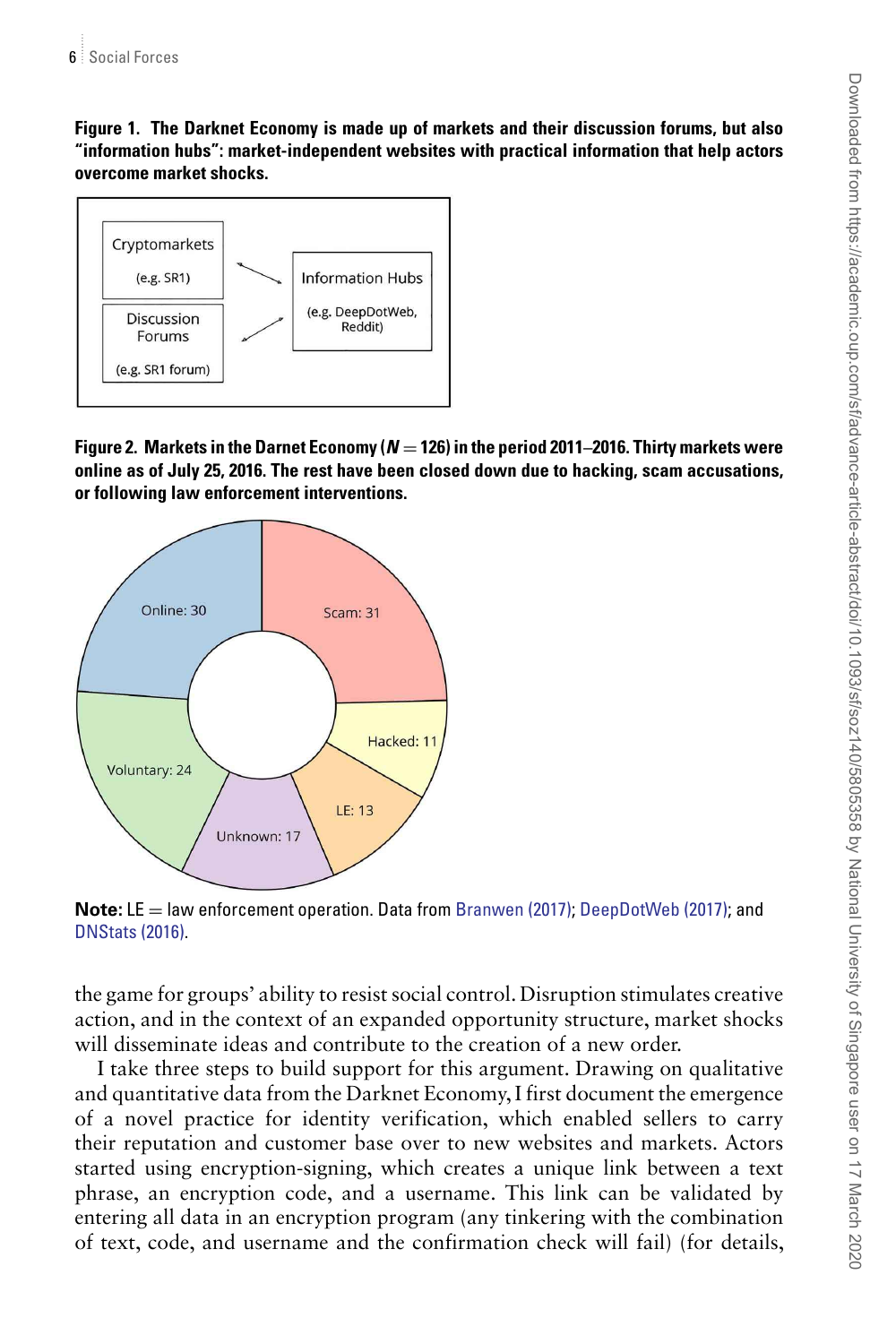see Appendix 1 in Supplementary Material). Second, I explain that people could make informed decisions about post-shock relocation due to the emergence of information hubs—independent websites that maintain detailed assessments of available cryptomarkets. Last, I will explain how these two solutions supported nomadic movement between markets, facilitated continued competition between sellers, and thus enabled a decentralized Darknet Economy to outlive individual markets.

### **Research Methods**

#### **Data Collection**

To estimate the scale of encryption-signing, information hub activity, and seller migration, I downloaded and extracted data from key original sources using python and wget. For the encryption-signing analysis, I collected data from the discussion forums associated with five cryptomarkets: Silk Road and Silk Road 2; BlackMarket (another early cryptomarket); and the two largest cryptomarkets in 2014–2015: Agora and Evolution. I supplemented collected files with data from public archives (Branwen 2016). For the analysis of information hub activity, I collected data from three market-independent forums, and visitor data from two additional websites were shared with me by their operators. Last, I collected data on post-intervention trade and seller migration from the three largest markets after Silk Road was shut down: Silk Road 2, Evolution, and Agora. I collected these data daily, from October 2014 until September 2015. Agora lasted throughout the period, but Silk Road 2 was shut down in early November 2014, and Evolution closed in medio March 2015. (Most of these data are available at darkdata.bc.edu or upon request.)

### **Qualitative Analysis**

To understand how and why encryption-signatures were first adopted, I monitored Silk Road and Silk Road 2's discussion forums shortly after the Silk Road marketplace was shut down (also, see Ladegaard 2019). Next, I systematically read all Silk Road and BlackMarket forum threads with an above-average frequency of encryption-signing before the same crackdown. In order to understand how actors decided which markets to relocate to before there were well-known options, I examined five information hubs: three discussion forums, and two websites with journalistic content for market users. I reviewed what information they offered, how cryptomarkets were assessed, and how forum users talked about these sites. Last, to understand how sellers were able to relocate after a crackdown, I returned to the discussion threads created immediately after the closure of Silk Road 1 and the creation of Silk Road 2. While these qualitative steps primarily preceded the quantitative steps described below, I criss-crossed between the two analytic approaches as important findings emerged.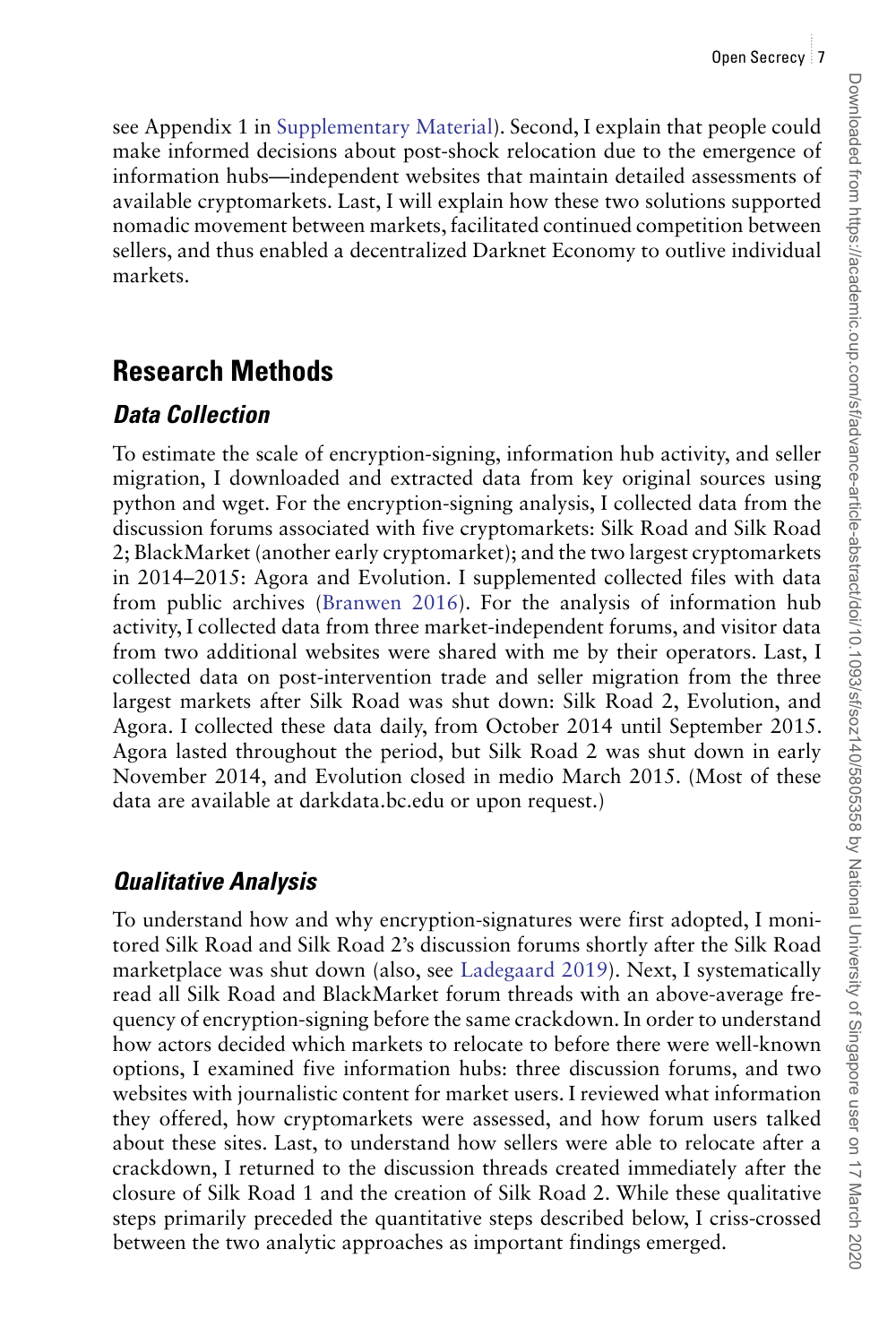### **Quantitative Analysis**

I measured post-shock encryption-signing in the period 2011–2015 by counting the daily frequency of signing in the five above-mentioned discussion forums ("0" or "1" for all individual forum posts). In the Agora forum data, I removed machine-created threads that had posted hundreds of thousands of posts to promote links. I also removed two Silk Road threads devoted to encryption "training" rather than identity verification. To examine immediate and shortterm effects of a shock in rates of encryption-signing, I forecasted daily rates of encryption-signing for the first four weeks after several shocks, and compared forecasted values to observed values. Following Studdert et al. (2017), I present the results as simple counts and percentages (table 1). Due to space constraints, each model covers two of the four periods I examined: (1) the first post-shock week, and (2) the first four post-shock weeks. I also measured post-shock activity in information hubs and compared observed and forecasted values.

Seller migration I quantified in two ways. To estimate movement between Silk Road 2, Evolution, and Agora, I compiled lists of seller identities in the three markets. After I determined which sellers were active in multiple markets, I calculated and compared their respective earnings. False positives are in my judgment unlikely as seller identities are policed by market operators, sellers, and customers. To estimate capital movement, I used market reviews as proxies for purchases. Because the user interface of the market websites required customers to leave reviews for their orders (Soska and Christin 2015), most trade-focused cryptomarket studies use this method (e.g., Christin 2013; Aldridge and Décary-Hétu 2014).

## **Forecasting with Autoregressive Integrated Moving Average**

Autoregressive integrated moving average (ARIMA) forecasting models do not make causal inferences but are powerful tools for assessing interventions (Cook and Campbell 1979), for example, policy impact on firearm sales (Studdert et al. 2017) and drug use (e.g., Cunningham et al. 2008). ARIMA models forecast equally spaced univariate time series data as a linear combination of past values and errors, and adjust data for trend and seasonality if necessary, which it was in this case. I adjusted Model 1, 8, 9, and 10 for a trend of gradual, long-term increase of activity in the observation periods. I also adjusted Model 2, 7, 8, and 10 for seasonality, as website activity was high on early weekdays and low on the weekend, likely because orders were placed in time for weekend consumption. I used the R package auto.arima, which selects the most appropriate models by minimizing the AICc values (Hyndman and Khandakar 2008; Hyndman and Athanasopoulos 2018; for model details, see Appendices 2–4 in Supplementary Material.

ARIMA models typically include prediction intervals (often confused with confidence intervals), which estimate a probability range for values that are currently unknown but will be observed in the future. For example, a forecast of expected sales with an 80 percent prediction interval means that the probability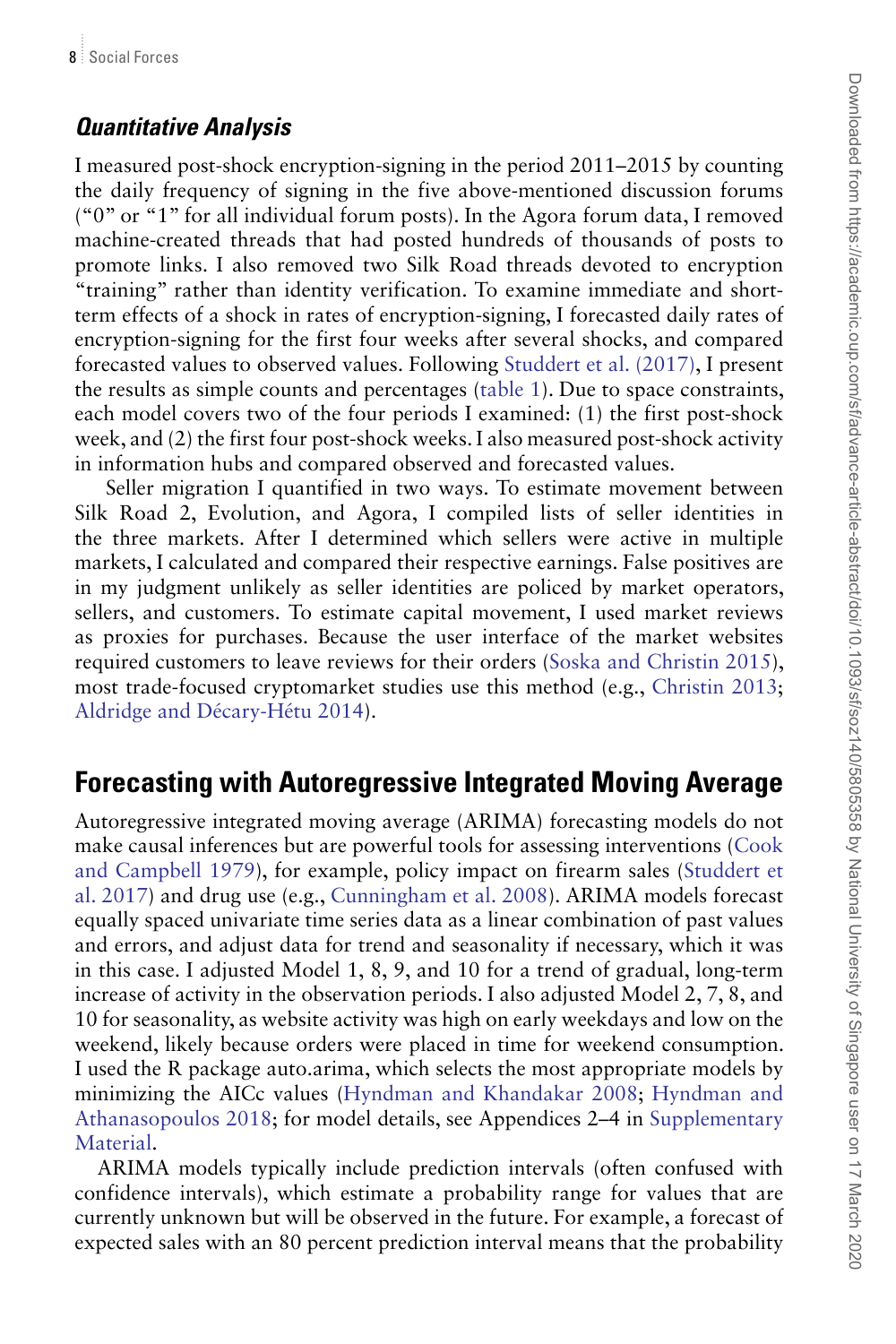Table 1. Changes in encryption-signing after market shocks **Table 1. Changes in encryption-signing after market shocks**

|                                                                                     |       |                                        |                 | Post-shock encryption-signing in market forums |               |                                            |                 |                                         |               |
|-------------------------------------------------------------------------------------|-------|----------------------------------------|-----------------|------------------------------------------------|---------------|--------------------------------------------|-----------------|-----------------------------------------|---------------|
|                                                                                     |       |                                        |                 | Seven days after shock (daily mean)            |               | Twenty-eight days after shock (daily mean) |                 |                                         |               |
| Model # Description                                                                 | Shock | Forecast (95% PI)                      | Actual<br>count | Difference, Difference,<br>$\mathbf{u}$        | $\frac{6}{6}$ | Forecast (95% PI)                          | Actual<br>count | Difference, Difference,<br>$\mathbf{u}$ | $\frac{5}{6}$ |
| encryption-signing after Silk<br>Road market is shut down<br>Silk Road forum: daily |       | LE OP 7.91 $(-1.12 \text{ to } 16.93)$ | 103.57          | 95.67                                          |               | 1,210.04 $7.37 (-1.92 \text{ to } 16.66)$  | 31.36           | 23.99                                   | 325.51        |
| encryption-signing after Silk<br>BlackMarket forum: daily<br>Road is shut down      | LE OP | $0.22 (-0.77$ to $1.20)$               | 29.86           | 29.64                                          |               | 13,602.38 $0.15 (-0.85 \text{ to } 1.14)$  | 16.46           | 16.32                                   | 11,189.80     |
| encryption-signing after Silk<br>Agora forum: daily<br>Road 2 is hacked             | Hack  | $1.76 (-2.39$ to $5.91)$               | 15.71           | 13.95                                          | 894.28        | $1.75 (-2.43 to 5.92)$                     | 15.50           | 13.75                                   | 887.78        |
| encryption-signing after Silk<br>Road 2 is shut down<br>Evolution forum: daily      | LE OP | $0.90 (-1.61$ to 3.40)                 | 7.29            | 6.39                                           | 713.43        | $0.89(-1.62 \text{ to } 3.40)$             | 7.54            | 6.65                                    | 746.52        |
| encryption-signing after Sheep<br>Silk Road 2 forum: daily<br>scam                  | Scam  | 31.30 ( $-1.52$ to 64.12)              | 75.14           | 43.84                                          | 240.06        | 28.45 ( $-5.56$ to $62.46$ )               | 60.33           | 31.88                                   | 212.06        |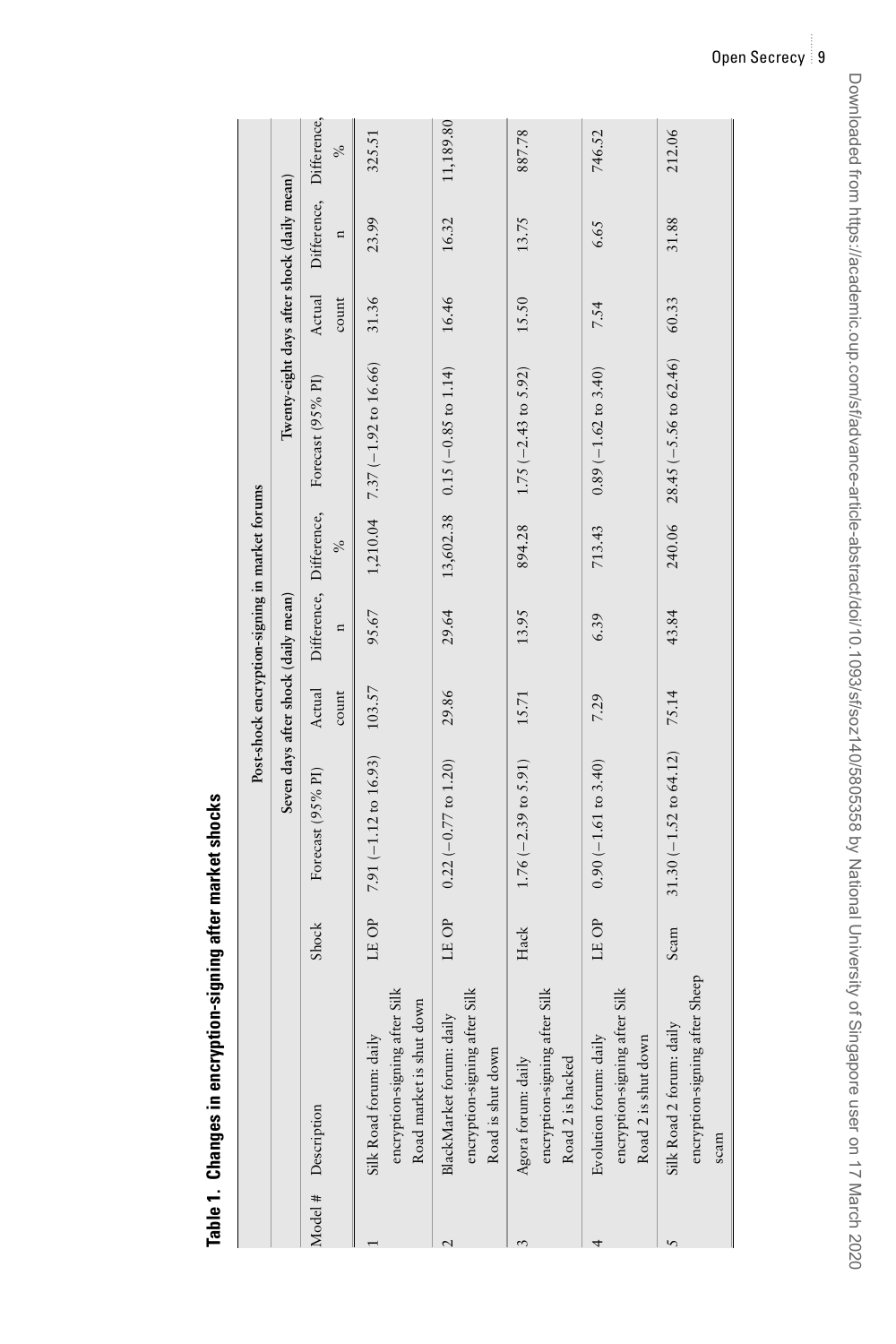that the actual sales will fall somewhere between the higher and lower points of the range is 0.8. Prediction intervals thus express the uncertainty of a forecast model (Hyndman 2013; Hyndman and Athanasopoulos 2018).

## **Findings**

### **Valuation and Cooperation in the Darknet Economy**

Buyers assess the worth of a good as a category (for example, cocaine) and in relation to other goods (A's cocaine vs. B's cocaine) (Beckert 2009). In most illegal markets, information scarcity muddles such judgments (Beckert and Wehinger 2012), but in cryptomarkets, buyers can share experiences and discuss value, while sellers can describe their products in detail (Bakken, Moeller, and Sandberg 2018) and even advertise their worth (Ladegaard 2018). In the cryptomarkets I examined, sellers labeled goods by purity ("1 g MDMA crystals purity  $84\% +$ "), origin ("0.2 g Uncut Quality Peruvian Cocaine"), corporate brand ("Oxycontin 30 mg/10 tabs Teva"), and even alleged lab test results ("5 g Pure Crystal Happiness! Lab-Tested 80% + Europe's Finest MDMA"). Quality markers were not backed by legal guarantees, however, and buyers had to have faith in market actors' intent to cooperate by reporting accurate information and by fulfilling contracts. The asymmetric information distribution also posed safety risks. Diligent buyers encrypted communication, but still had to share delivery addresses with sellers. If law enforcement somehow obtained postal addresses, for example, following the arrest of a seller, police would have to prove that the addressee was also the person who placed the order, but details on a shipment could be actionable information, for example, to obtain a warrant. Buyers were thus bound to be concerned with a seller's past conduct and seek evidence of both product value and market cooperation in customer reviews. It follows that reputable sellers had strong incentives to preserve their pseudonyms. Actors discussed various means of identity verification long before the crackdown on Silk Road, but there was no consensus on potential solutions, in part because actors believed they could depend on the market infrastructure. When the Silk Road was shut down, however, relocating actors had to establish a way to verify identities across multiple markets, and that they did.

### **Before the Crackdown: Identity Verification in Silk Road**

Silk Road resembled conventional e-commerce platforms. A reputation system with customer feedback mitigated information asymmetry and market design reduced risk. For example, Silk Road claimed to protect buyers and sellers by encrypting and deleting their correspondences: "from the moment you submit your order, to the moment it is displayed to your vendor, the information is fully encrypted and unreadable. Then, as soon as your vendor ... confirms shipment, the address is deleted forever and is irretrievable" (from Silk Road's user guide, accessed on May 13, 2013). Market staff governed cooperation between buyers and sellers by resolving disputes, enforcing rules, and responding to practical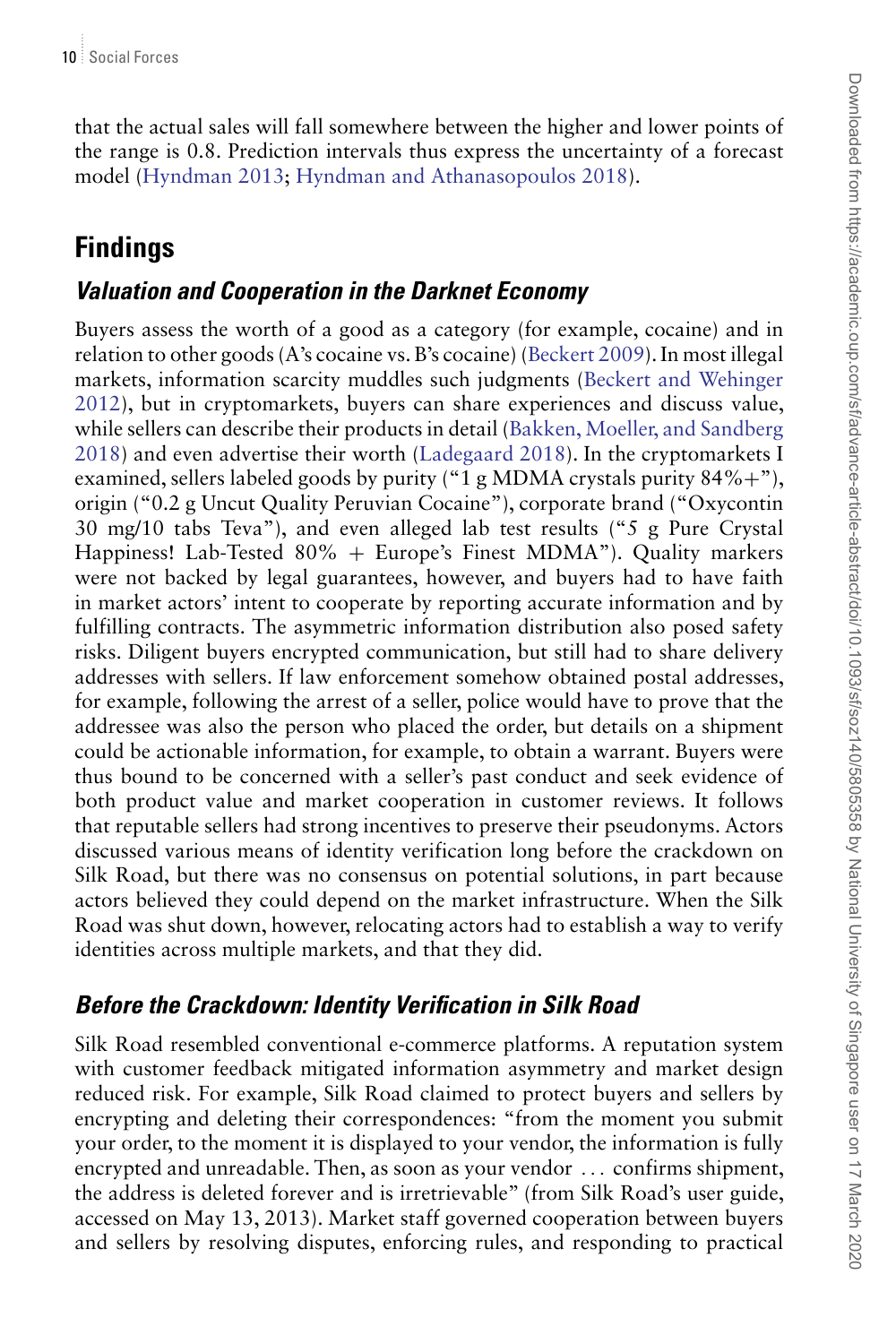requests. However, a discussion from June 2011 suggests that Silk Road had no system for identity verification:

Bungalow: What prevents a scammer/law enforcement to just make a new user with some already-established name? I think there should be some form of verification.

K1ngk0ng: Totally agreed! I'd think of a quick solution like: make this forum invite only.

Asdf90: 100% agree. When Silk Road was temporarily down [BlackMarket] was loaded with scams using Silk Road usernames.

Dread: they could use [encryption] signatures.

Zen862: If you're not sure of the identity of someone here, you can always PM them on the [market] site to double check.

Egoa: Some sort of code generated from Silk Road to verify a forum account sounds like a good idea.

Listentothemusic: Someone stole my name on BlackMarket to scam people ... I just put in [a link to] my Silk Road profile which is where I have my feedback [and] a list of all my current legitimate accounts.

DigitalAlch: Well, I think this thread could solve this problem ... If any one seems sketchy on here and out of character we can write it here and have another known legit vendor can verify them via encrypted msg over the PM, then post results here.

G4bb3r: [encryption signature] This message verifies that I am the true g4bb3r. You can check this signature with my public key that's [on my] Silk Road profile.

[Silk Road founder]: if someone is impersonating you on the forums, just let us know on the [market] site and we'll do a password reset.

Alternity: Beat me to it. I was gonna reiterate, just ask the member on the other site if they're the same on the forums.

In this thread and others like it, actors noted their inability to verify identities. Two suggested encryption-signing as a potential solution, but to others, this complicated method was unnecessary because one could simply "ask the member on the other site" if they have the same username across multiple sites. Silk Road's founder agreed that adequate solutions existed, such as his own ability to delete imposters ("just let us know"). Others requested the implementation of "some sort of verification" or "screening process" in the market website, for example, "some sort of code generated from Silk Road." Encryption-signing for identity verification was just one of many options; there was no system in place.

In 2012, similar discussions were held in the forum for BlackMarket, Silk Road's sole competitor at the time. Below is an excerpt from a thread titled "Why do you need pgp [encryption]?":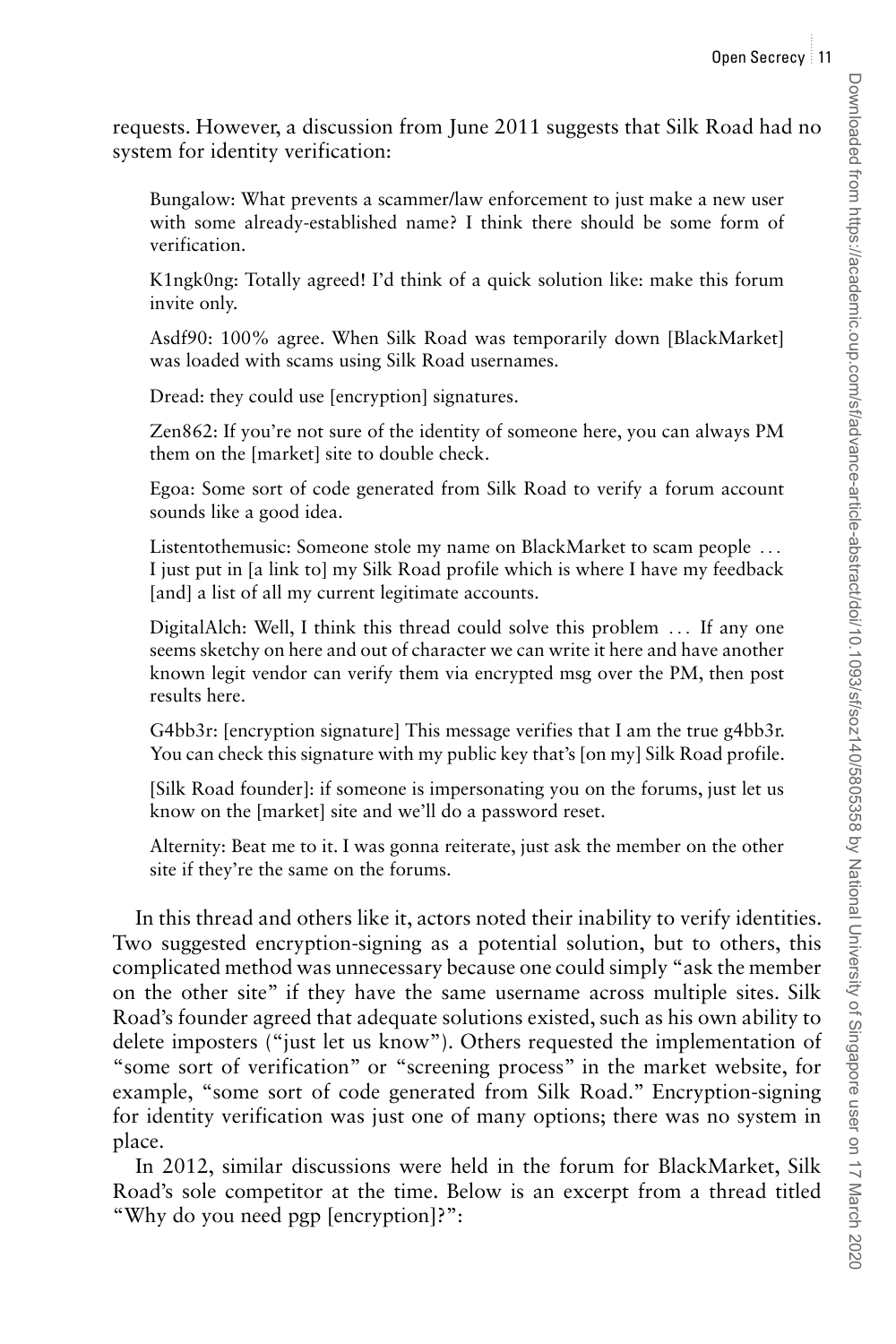Dutchy: I don't really get it.

Backopy [BlackMarket's operator]: [PGP is] used to encrypt sensitive data ... so even if the server gets compromised and is sized your data remains safe.

Dutchy: Aaah alright now I get it!

0xy: I'd say the main importance ... is when you buy drugs and you send the seller a message containing the pick-up address along with the other details. If that's compromised, it can be used against you.

BlackMarket's operator stated that the purpose of encryption is to protect "sensitive" communication such as postal addresses, and not verifying identities. In another BlackMarket thread, posted in late 2012, several Silk Road sellers have temporarily moved to BlackMarket due to technical problems:

Farmer1: I am here now. Top 12% of vendors on the Silk Road, 200+ transactions, perfect feedback ... Silk Road forum review thread: [url redacted]. Alternate contact info: [e-mail redacted].

Deltablues: Switching from Silk Road to BlackMarket.

Koltbiz: Looking forward to do great business here too!

Cindelle: I too have come from Silk Road ... I have no stats on here. Guess I'll have to build them!

Koltbiz: I post [ed] an update ... in Silk Road['s forum], just to give you guys peace of mind that I'm the real Koltbiz ... [url redacted].

Out of dozens of posters in the same thread, several Silk Road sellers confirmed their identities by sharing e-mail addresses and updating their forum pages. Only one used encryption-signing. Like Silk Road, BlackMarket had no established system for identity verification. Encryption-signing was introduced in the 1990s (Zimmermann 1995), so the point is not that the technology was unavailable. The point is that new ideas can take years to be adopted, even if the advantages are obvious, and it is only when they are adopted they are consequential. Innovation is not just eureka-moments in which new ideas are conceived, innovation is also about disseminating and putting existing ideas to work (Rogers 2010). Encryption-signing did not converge with illegal ecommerce until the Silk Road was shut down by the FBI in 2013.

#### **Identity Verification after the Crackdown on Silk Road**

When the Silk Road was shut down, persevering actors had to relocate. Sellers could sign up for alternative cryptomarkets with their Silk Road usernames and hope that customers would follow them and remember them, but how would customers know that they were really dealing with reputable sellers from Silk Road, and not opportunistic imposters or undercover police?

Immediately after the market shutdown, identity verification was one of several pressing problems under discussion in Silk Road's forum, which remained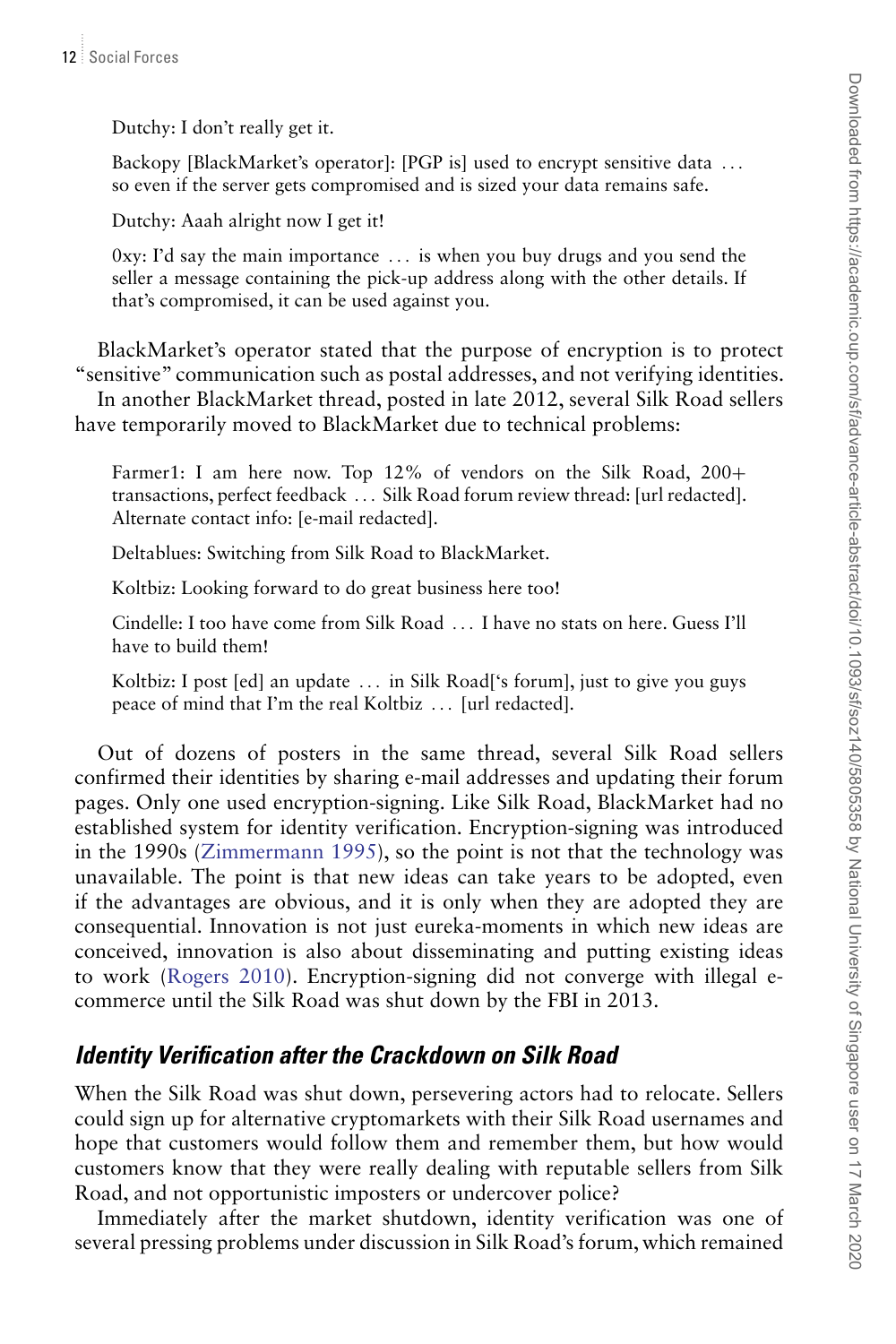online for several months (presumably because it was hosted on different servers). One of the most active threads on the day of the shutdown was titled "Vendors post your contact info here," which was created by a buyer who tried to get in touch with sellers. A total of thirteen sellers shared their contact information in that thread on the same day, and eight encryption-signed their messages. This suggests that market actors needed an impetus to start using encryption-signing. One of the signees was "Al Capone": "Well established vendor with 100% satisfaction ... Contact me through PM or [email redacted]. Long live Silk Road! [encryption signature redacted]." Because he posted his encryption signature, customers could verify his identity and email address.

In the excerpt below, "Technohippy," a former Silk Road seller, was verified as the "real" Technohippy in a newly created Silk Road 2 marketplace.

Technohippy2.0: Just to let everyone know, technohippy username on the [forum] has been stolen I will be putting in a request for it to be retrieved however I am on there at the moment as technohippy2.0. I am not verified yet but as soon as we are we will be back with even more products than before. I have also seen a few posts popping up claiming that we were the other UK guys arrested ... we have not been arrested we have just remained under the radar.

Knuckles: Welcome back! Glad to hear you didn't get busted!

Charliesheen1080: Technohippy you motherfucking legend!!!!! So glad to see you back.

Rocknessie: I am SO FUCKING DELIGHTED you weren't busted.

LevelHead: Very happy to see you back Technohippy.

Sarge [market staff]: [posts encrypted message using Technohippy's public PGP key].

ILTC: Welcome back Technohippy. Sarge, please let us know when he has been verified.

Sarge [market staff]: Yes verified. He decrypted the PGP message I sent him.

Technohippy reclaimed the original username, disproved rumors, and gained customer trust. He/she/they continued to sell in at least three other cryptomarkets with the old Silk Road username, and earned at least \$447,500 in Silk Road 2, \$191,500 in Evolution, and \$118,300 in Agora.

Shortly after Silk Road 2 launched, market staff conducted a similar but systematic encryption-verification of sellers from the original Silk Road. Below are excerpts from two threads titled "Accessing the vendor roundtable."

[Market staff 1]: To all former Silk Road vendors, we will be providing you free vendor accounts on the new marketplace ... users can message me in either a private message or post below, signing a message with their [encryption] key and I will fully reinstate your access ... Please note you must ... sign using the same [encryption] key as published on the previous Silk Road forums as we will be using this to verify you are who you claim to be for security purposes.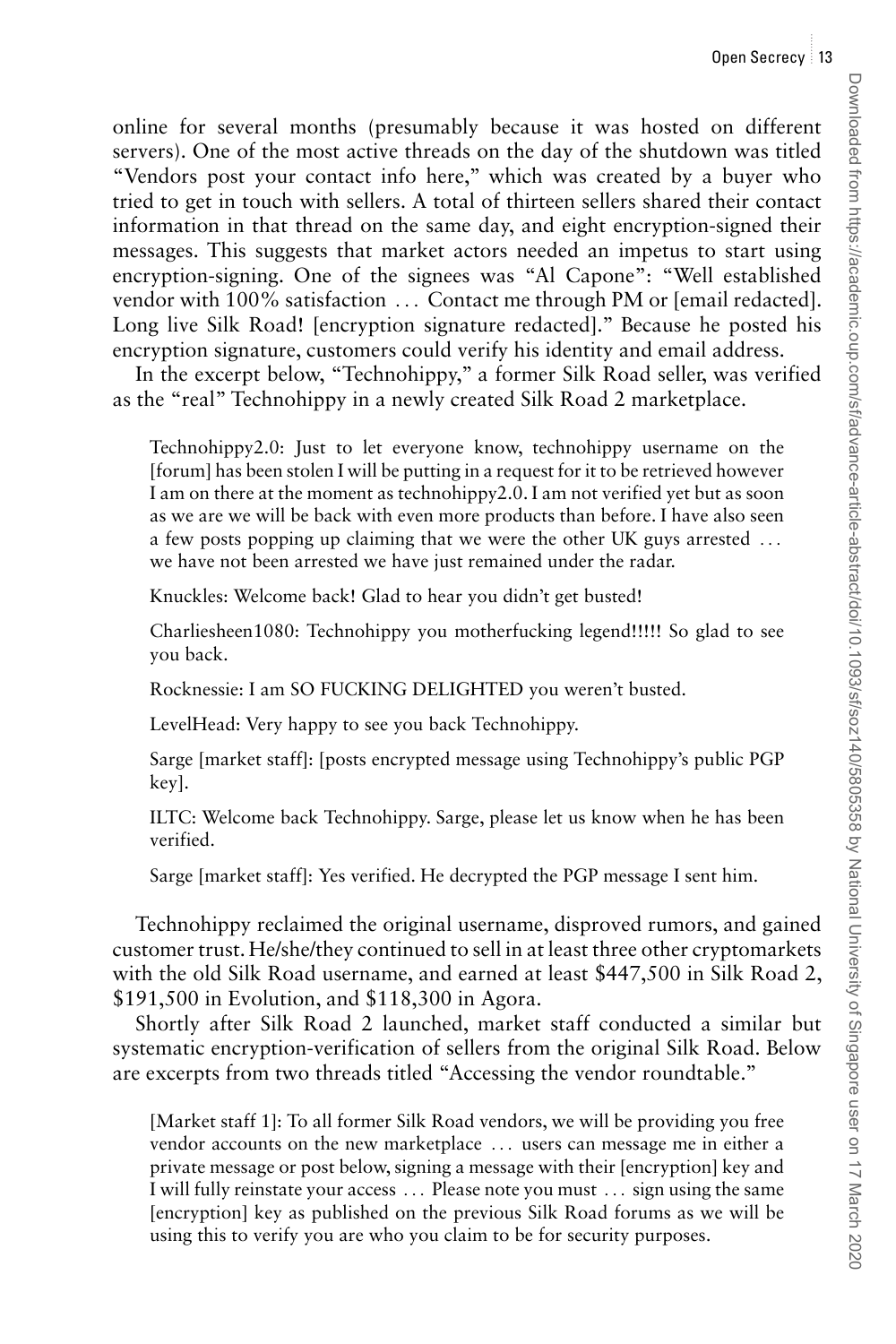

**Figure 3. Daily encryption-signing in five cryptomarket forums.**

**Note:** LE OP = law enforcement operation. "Deviation from mean" refers to the percent difference between the daily and mean frequency of encryption-signing in the source (e.g., Silk Road's forum) for all available time points, which enables easy visual comparison of encryption-signing in different forums.

... [232 replies in the period Oct. 7-Dec. 2 2013, excluding posts from market staff].

[Market staff 2]: If you do not have access to the old Silk Road forums, or did not post your [encryption key] on the old forums, don't bother PMing me asking for verification ... We can not open the door to everybody.

Silk Road 2 staff verified at least 138 sellers from the original Silk Road market in the two threads, and possibly far more in private communications.

I counted encryption-signing in five cryptomarket forums in the period 2011– 2016 and found that it surged after three types of shocks—police interventions, hacks, and scams—and particularly after the FBI shut down Silk Road in October 2013 (figure 3). A reversion to the mean in the weeks and months following each type of shock suggests that identity verification was typically a one-time event, for example, as a sellers requested to join a new market, and were asked to verify their reputable usernames.

ARIMA models confirm the pattern in figure 3: encryption-signing surged after major shocks in the economy (table 1; Appendices 2–4 in Supplementary Material), most notably in the Silk Road forum and BlackMarket forum, shortly after Silk Road was shut down by the FBI (Models 1 and 2). The forecasted rate of encryption-signing in the Silk Road forum, for the first seven days after the crackdown, was 7.91 per day. Observed encryption-signing in the same sevenday period was much higher at 103.57 per day in the first week and 31.36 per day in the first four weeks. The drop suggests that buyers and sellers acted quickly. The post-crackdown increase in encryption-signing was even steeper in the BlackMarket forum, most likely because BlackMarket was, at the time,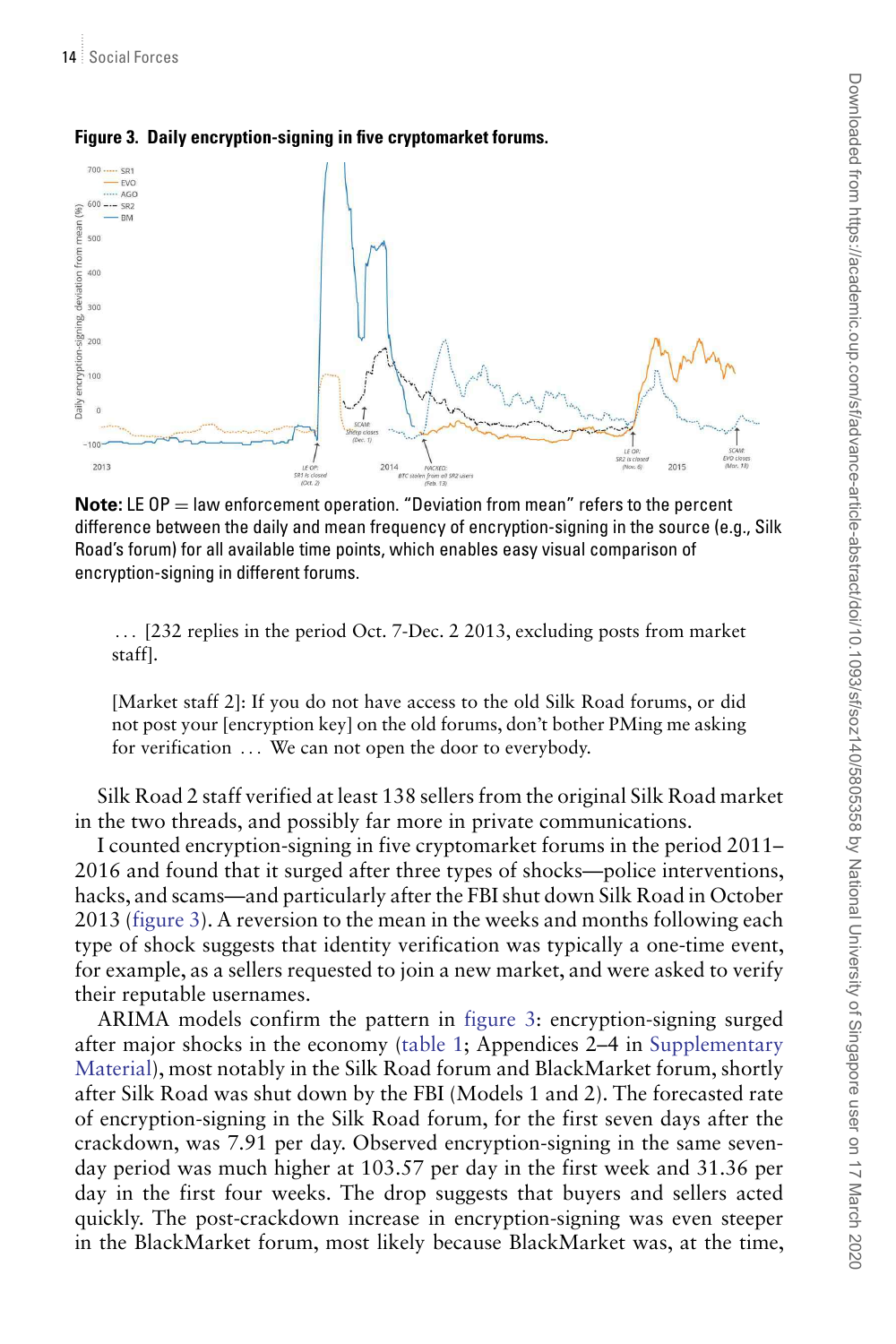the only established alternative market to Silk Road. The forecasted rate of encryption-signing for the first week after the crackdown was 0.22 per day, while the observed rate was 29.86 per day. For the first four weeks, the tally was 16.46 per day. Encryption-signing also increased in the Agora forum after the hack of Silk Road 2 in medio February 2014 (Model 3). Forecasted rates of encryption-signing for the first post-hack week was 1.76 per day, while observed encryption-signings was 15.71 per day for the first week, and 15.50 per day for the first four weeks. One possible reason the two spikes were smaller than in Models 1 and 2 is that Silk Road 2 continued to operate despite the hack, and therefore gave users time to consider their options. The Silk Road 2 shutdown was also followed by a surge in encryption-signing in Evolution's forum (Model 4), which suggests some movement between the markets. The forecasted rate of encryption-signing was 0.90 per day for the first week, while the observed rate was 7.29 per day for the first week and 7.54 per day for the first four weeks. When the cryptomarket, Sheep exit-scammed in early December 2013, encryption-signing increased in the forum associated with Silk Road 2 (Model 5). Encryption-signing for the first week was forecasted at 31.30 per day, while the observed rate was 75.14 per day for the same period, and 28.45 per day for the first four weeks. The drop after week 1 suggests that Sheep users reacted quickly, just as Silk Road and BlackMarket users did (Models 1 and 2). In sum, the ARIMA models show that encryption-signing spiked after market shocks.

#### **Competition: Information Hubs**

Competition is typically inefficient in banned and opaque markets (Beckert and Wehinger 2012). In the Darknet Economy, however, competition is structured by information hubs, that is, independent websites that provide detailed assessments of available cryptomarkets and related information. Evidence suggests that information hubs were created to assuage post-shock uncertainties. The blog DeepDotWeb, created in 2013 "in the wake of our friend being arrested by local authorities," aimed to make "the dark net safer." The site produced more than 2,500 articles (August 2017), and had in the period May 2014 to September 2017 more than 23,000 unique daily visitors. Another information hub, DNStats, specialized in automated testing of market uptime. It was created because the founder "was always seeing people wanting to know when a site went down, how long has it been down and when did it come back up." DNStats had in the period June 2014 to September 2017 more than 5,500 daily visitors. Reddit's section for Silk Road and Silk Road 2 had more than 24,000 subscribers who wrote more than 122,000 comments, mostly in the years 2013–2015. A Reddit page for all cryptomarkets was created about two weeks after Silk Road was shut down. It maintained a FAQ page, an oft-updated list of available cryptomarkets, had nearly 160,000 subscribers, and more than 1.1 million public comments (October 2017). The Hub, an "Unbiased Forum for Users of Every Marketplace," was introduced a little more than three months after Silk Road was closed. "We've had it rough, and we've seen it all," explained staff in their introduction to the site. "From falling victim to scams and dishonesty,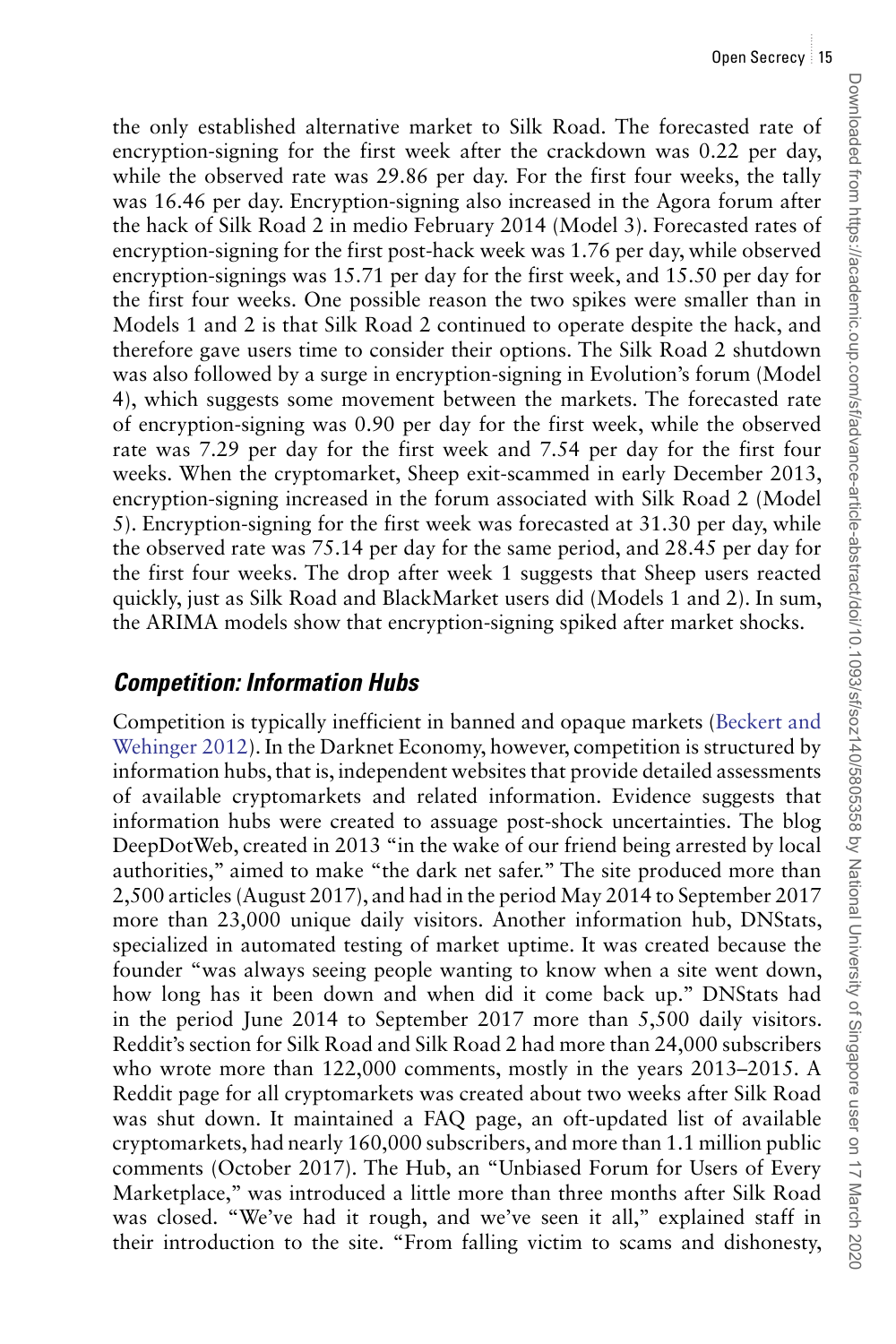to seeing our brothers arrested and our digital homes torn apart. With all of this happening, we felt the need to build something that would bring stability, continuity and guided decision-making to our community." Between 2014 and 2017, users of the Hub wrote 190 posts per day.<sup>1</sup> Activity in these information hubs surged after market shocks (figure 4). Cryptomarket actors also shared information in market-specific forums, and in the period 2011–2015, users in the forums for Silk Road, BlackMarket, Silk Road 2, Evolution, and Agora wrote nearly three million posts.

Post-shock traffic in information hubs surpassed all ARIMA forecasts (table 2; Appendices 2–4 in Supplementary Material), especially following the Silk Road 2 shutdown and Evolution's exit scam (many of the examined information hubs were not available when the FBI shut down the original Silk Road). For DeepDotWeb, the forecasted number of unique visitors surged after Silk Road 2 was shut down by the FBI (Model 6). In the first post-shock week, the forecasted tally of unique visitors was 8,480 per day, while the observed number of visitors was 16,699 per day for the same week, and 12,888 per day for the first four weeks after the crackdown. DNStats also had more visitors after the Silk Road 2 shutdown (Model 7). The forecasted number of visitors for the first week was 1,299 per day, while the observed values for the same period were 6,336 per day, and for the first four weeks, 3,635 per day. Activity on Reddit's page for Silk Road users increased after the market was shut down (Model 8). The logged perday forecast for the first week after the shutdown was 5, but the observed tally of posts for the same week was 7. In the four weeks following the shutdown, the activity decreased drastically, likely because users had an alternative Reddit page to go to. The forecasted number of Reddit posts for the first week was 225 per



#### **Figure 4. User activity in five Information Hubs.**

**Note:** "Deviation from mean" refers to the difference, in percent, between the daily activity score and mean activity score for the entire time period, for each individual website. Data are presented this way to visualize a comparison of encryption-signing in different forums. In the ARIMA models, raw data are used instead of mean scores.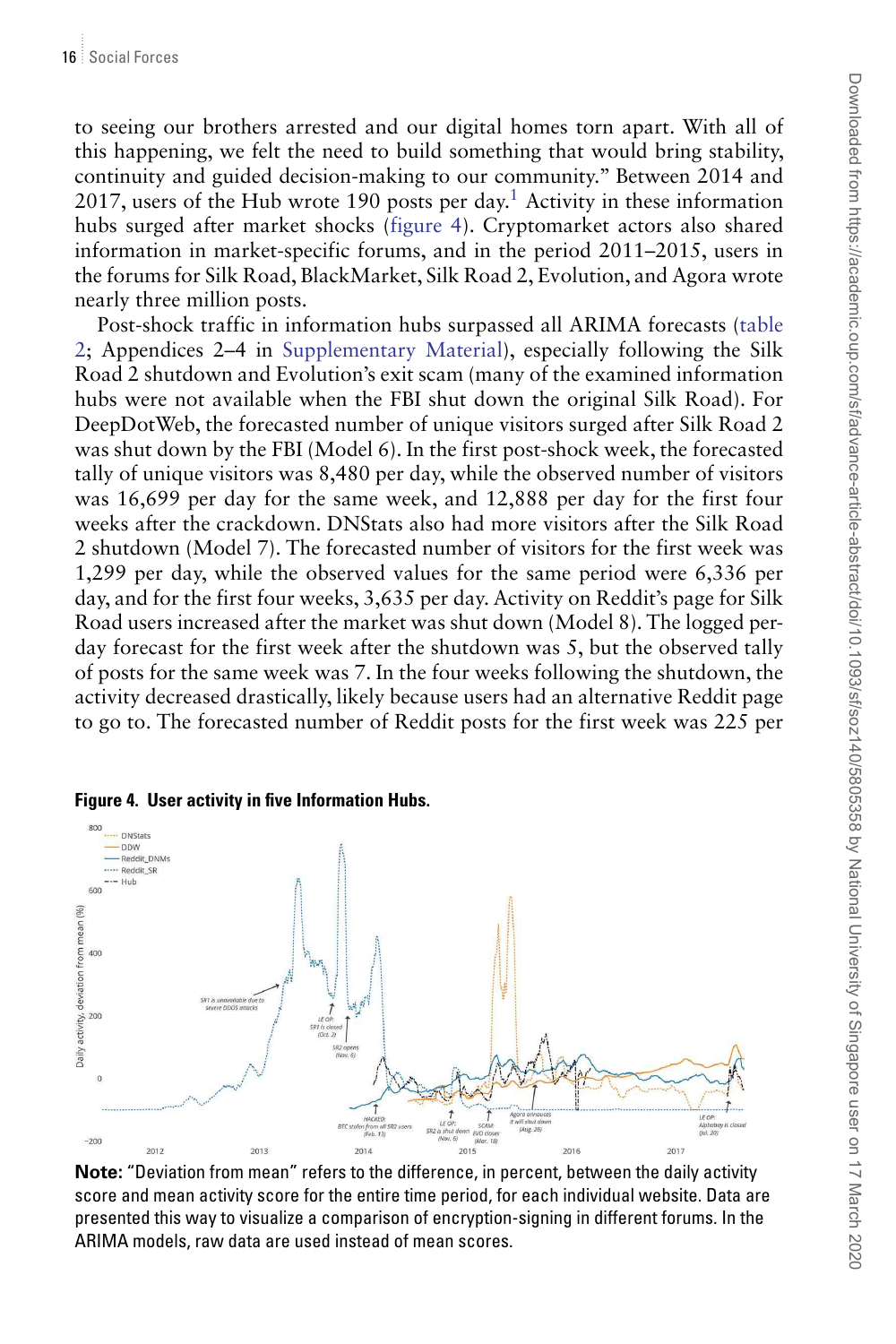day, while the observed number of posts was 287 per day in the first week, and 407 per day in the first four weeks. The increase in activity after the first week is possibly due to post-hack developments as Silk Road 2 staff struggled to pacify market actors, for example, by pledging to repay lost funds. Reddit activity also increased after Evolution's exit scam was confirmed (Model 10). For the first week, the forecast was 876 posts per day, while the number of actual posts was 1,769 per day in the first week and 1,335 in the first four weeks.

Shocks frequently interrupted trade in the Darknet Economy, but with information hubs, relocating actors could make informed decisions. They could look up market lists and compare market features, and observe or partake in relevant forum discussions. With encryption-signing and access to information, actors could migrate—with intact pseudonyms—to the "best" cryptomarkets currently available. The clustering of established sellers enabled competition, and the emergence of new "top" markets created order.

#### **Post-Shock Trade and Nomadic Seller Movement**

The Darknet economy continued to grow in its early years, despite being hit by shocks. Silk Road's monthly revenue was \$1.22 million in 2012 (Christin 2013) and \$7.48 million a year later (Aldridge and Décary-Hétu 2014). I estimate that in the fall of 2014, about a year after the FBI crackdown on Silk Road, combined seller revenue in Silk Road 2 was \$6.37 million per month. After another FBI operation shut down Silk Road 2, trade continued in Evolution and Agora, where combined monthly seller revenue was \$8.49 million and \$10.45 million (figure 5). Media attention might explain some of the increase (Ladegaard 2017). For this study, it is important to note that sellers who overcame the crackdowns by operating across multiple markets drove most of the trade. Newfound systems for identity verification and information sharing created a market order that survived multiple shocks.

Multi-market sellers—sellers who maintained accounts in both Evolution and Agora throughout the data-collection period—accounted for a majority of trade in the two markets and earned notably more than single-market sellers (figure 6), even though there were fewer of them (909 vs. 2,843). Movement after Silk Road 2 shut down illustrates how cryptomarket sellers relocated: migrating Silk Road 2 sellers remained active for a mean of 105 days in Evolution, which shut down in March 2015, and 167 days in Agora, which shut down in September 2015 (many sellers likely continued in other cryptomarkets). The mean monthly revenue for each Silk Road 2 seller who continued in Evolution was \$4,600, while Silk Road 2 sellers who continued in Agora earned \$8,900 per month (in part because the market lasted longer). In total, about a quarter of all Silk Road 2 sellers continued in two or more markets (figure 7).

Shocks likely incurred substantial costs for sellers, as payments were canceled and future earnings reduced. Technohippy, for example, decided to "lay low" for several weeks after the FBI shut down Silk Road, a period that could have generated income. However, Technohippy and many other sellers learned to operate nomadically and were no longer dependent on individual markets. In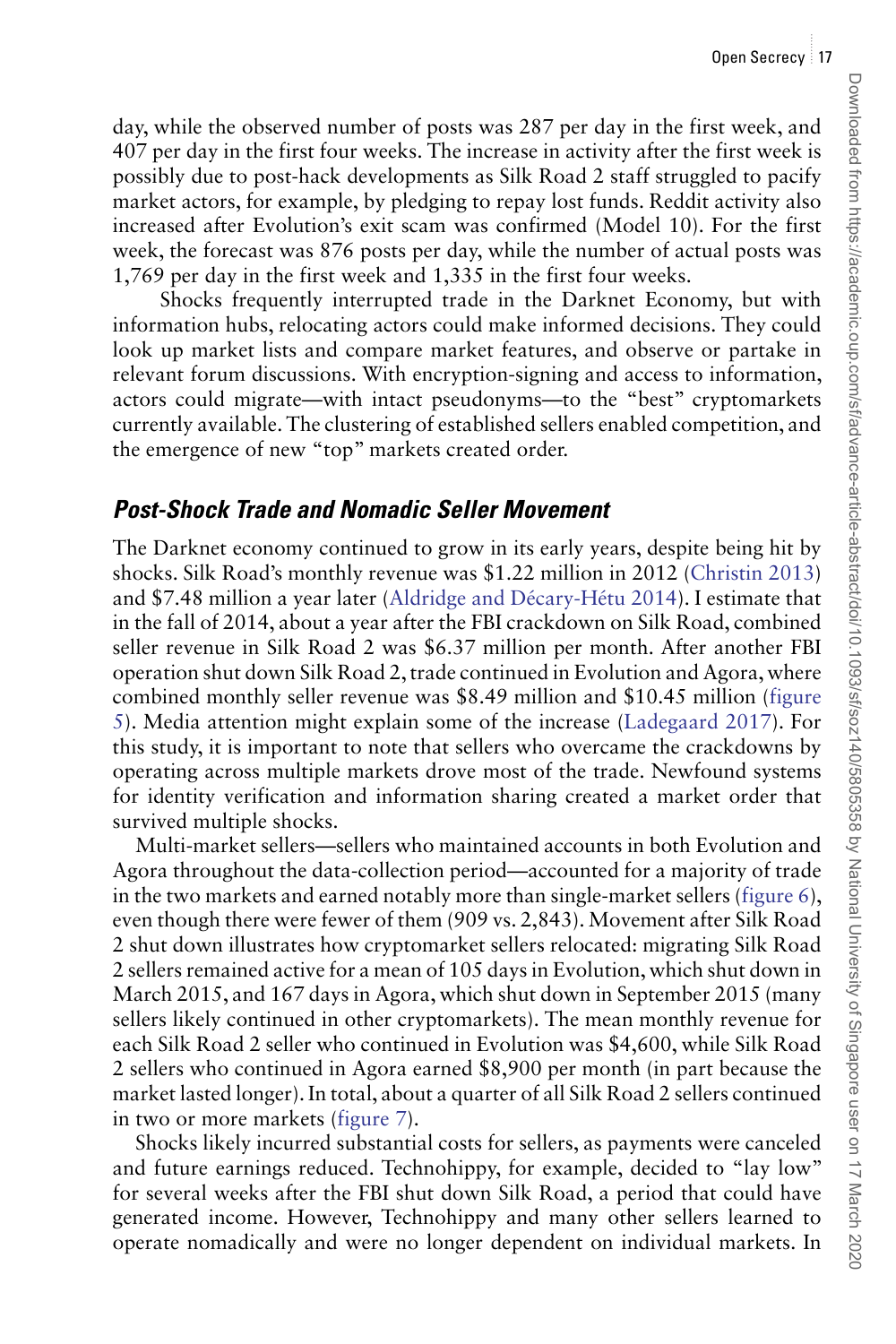|                                                                                            |       |                                                            | Seven days after shock (daily mean) | Post-shock activity in information hubs        |        | Twenty-eight days after shock (daily mean)            |          |                                                |               |
|--------------------------------------------------------------------------------------------|-------|------------------------------------------------------------|-------------------------------------|------------------------------------------------|--------|-------------------------------------------------------|----------|------------------------------------------------|---------------|
|                                                                                            |       |                                                            |                                     |                                                |        |                                                       |          |                                                |               |
| Model # Description                                                                        | Shock | Forecast (95% PI)                                          | count                               | Actual Difference, Difference,<br>$\mathbf{a}$ | $\%$   | Forecast (95% PI)                                     | count    | Actual Difference, Difference,<br>$\mathbf{a}$ | $\frac{9}{6}$ |
| DeepDotWeb: daily visitors<br>sshut<br>after Silk Road 2 i<br>down                         | LE OP | $8,480.21 (-17,026.61 16,698.86 8,218.65$<br>to 33,987.03) |                                     |                                                | 96.92  | $8,481.35 (-17,069.84 12,887.68$<br>to 34,032.54)     |          | 4,406.33                                       | 51.95         |
| DNStats: daily visitors after<br>Silk Road 2 is shut down                                  | LE OP | $1,298.96 (-651.03 to 6,336.00)$<br>3,248.94)              |                                     | 5,037.04                                       | 387.78 | 1,390.23 $(-648.25 \text{ to } 3,635.32)$<br>3,428.71 |          | 2,245.09                                       | 161.49        |
| Road is<br>daily<br>Silk Road subreddit:<br>posts after the Silk<br>shut down <sup>a</sup> | LE OP | 5.48 (4.40 to 6.56)                                        | 6.72                                | 1.24                                           | 22.54  | $5.57(4.37)$ to $6.77$ )                              | 5.67     | 0.10                                           | 1.88          |
| DNMs subreddit: daily posts<br>after Silk Road 2 hack                                      | Hack  | 225.01 (117.84 to<br>332.19)                               | 287.14                              | 62.13                                          | 27.61  | 220.04 (89.81 to<br>350.28)                           | 406.79   | 186.74                                         | 84.87         |
| DNMs subreddit: daily posts Scam<br>after Evo exit-scams                                   |       | 876.41 (629.41 to<br>1,123,41)                             | 1,769.00                            | 892.59                                         | 101.85 | 883.86 (609.37 to<br>1,158.36)                        | 1,334.71 | 450.85                                         | 51.01         |
|                                                                                            |       |                                                            |                                     |                                                |        |                                                       |          |                                                |               |

Table 2. Information hub activity after market shocks **Table 2. Information hub activity after market shocks**

Note: PI = prediction interval; LE OP = law enforcement operation. Note: PI = prediction interval; LE OP = law enforcement operation.<br><sup>a</sup>Logged. Downloaded from https://academic.oup.com/sf/advance-article-abstract/doi/10.1093/sf/soz140/5805358 by National University of Singapore user on 17 March 2020 Downloaded from https://academic.oup.com/sf/advance-article-abstract/doi/10.1093/sf/soz140/5805358 by National University of Singapore user on 17 March 2020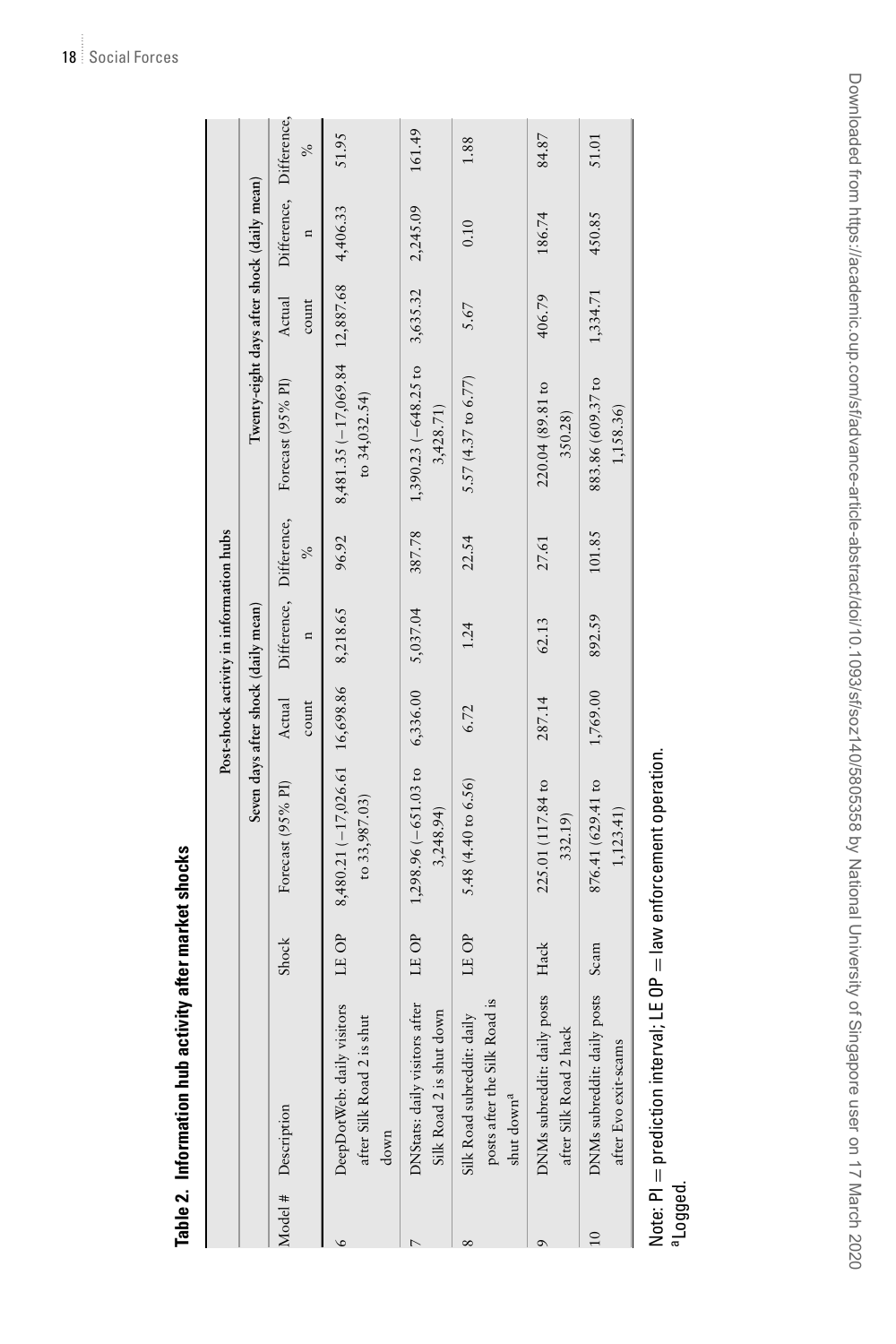**Figure 5. Monthly cryptomarket revenue (U.S. dollars). Trade continued after SR1 was shut down in October 2013, and after SR2 was shut down in November 2014. Year of data collection in brackets.**



**Figure 6. Daily vendor revenue (14-day moving average). Agora and Evolution's multi-market vendors (full lines) outperform single-market vendors (dotted lines), both after the FBI shut down Silk Road 2 (November 2014) and after Evolution's "exit scam" (March 2014).**



fact, many of the cryptomarkets and information hubs discussed in this study have been shut down, but they have been replaced, and trade continues (Popper 2019).

## **Discussion**

In 2017, following another cryptomarket crackdown, the FBI's deputy director stated: "Our critics will say as we shut down one site another site emerges. And they may be right. But that is the nature of criminal work. It never goes away,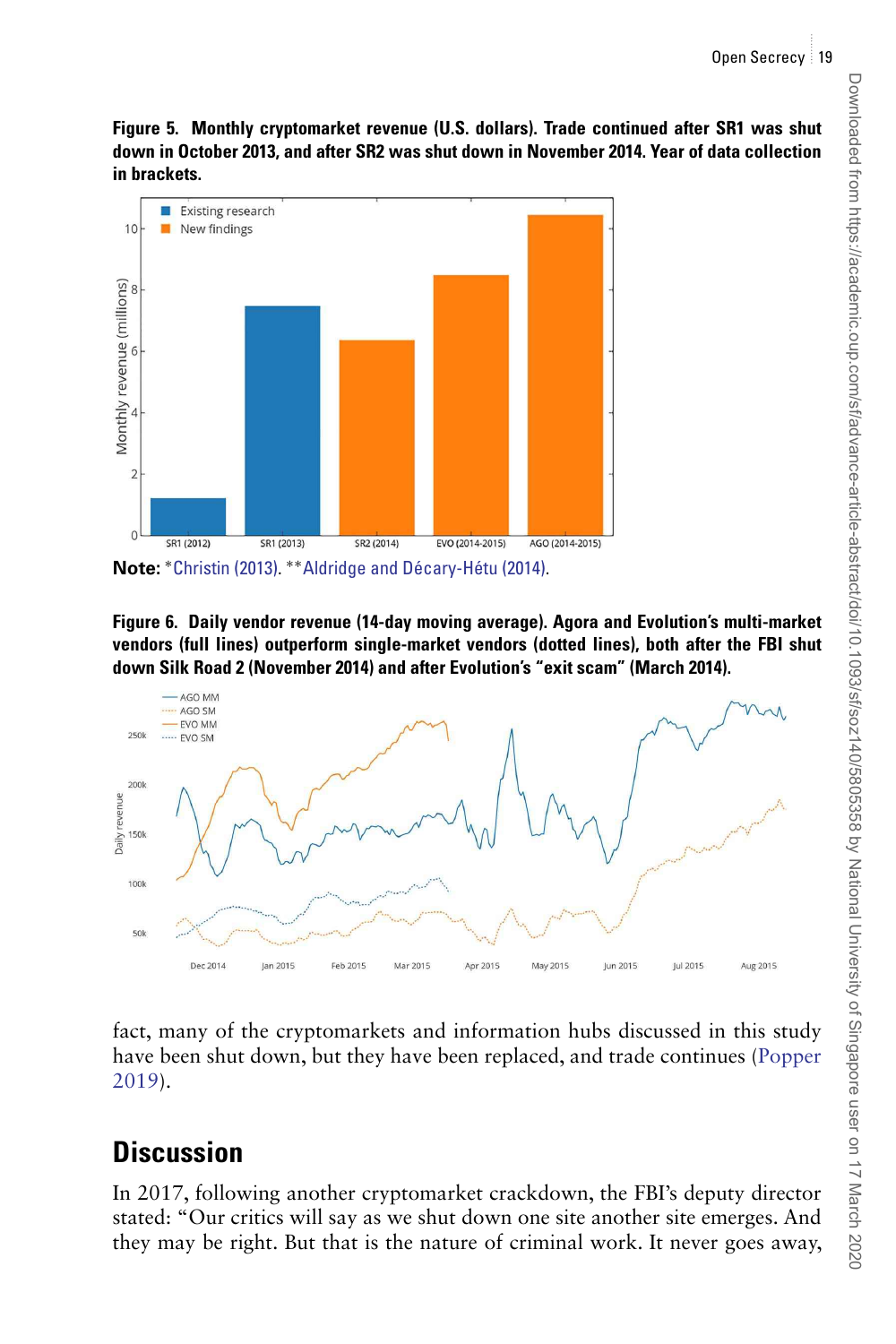**Figure 7. Silk Road 2 sellers continued trade in other markets. Each line represents a seller who was active in Silk Road 2 in the 19 days preceding its shutdown. Most of the 573 sellers continued in Agora (85) or Evolution (36), or both (267). The "NA" category includes sellers who did not relocate to Agora or Evolution under the same name (185). Line thickness reflects sellers' revenue in Silk Road 2 in the 19-day period.**



**Note:** Sellers are ordered by their Silk Road 2 revenue in the 19 days preceding the crackdown (high revenue  $=$  thick line). For reference, the top seller earned \$71,500 in the 19-day period, the seller at the bottom earned \$1.

you have to constantly keep at it" (Farivar 2017). The remarks align with the classical argument that although law enforcement is unable to eradicate crime (Garland 1996), police pressure lowers incidence rates, pushes crime "around the corner" (Guerette and Bowers 2009), and most importantly, restricts market development (Arlacchi 1998). Beckert and Wehinger (2012) observe that while all markets are fundamentally alike in that buyers and sellers strive to coordinate their activities, illegal markets are shackled because they must operate "in the shadow." Product valuation is difficult to establish due to information scarcity, "competition is deficient," and cooperation problems "inhibit efficient organizational size and information flows." These issues "impair enlargement," in part because trust between exchange partners can only be established in "limited locations and cannot be easily extended" (p. 21). Trade in the Darknet Economy is undoubtedly affected by legal pressure. Exogenous shocks burden market actors with liabilities of newness (Stinchcombe 2000): attempts to reorganize trade in new ways risk failure because structures are unstable, legitimacy is low, and better-known alternatives—for example, offline trade—might seem more reliable. Moreover, sophisticated anonymization technology will not prevent human error, which preceded several police crackdowns, including the one that brought down the original Silk Road (Ladegaard 2017). However, newfound means for collaboration and innovation have unsettled the longstanding whacka-mole dynamic of crime and control, which the FBI deputy alluded to. In the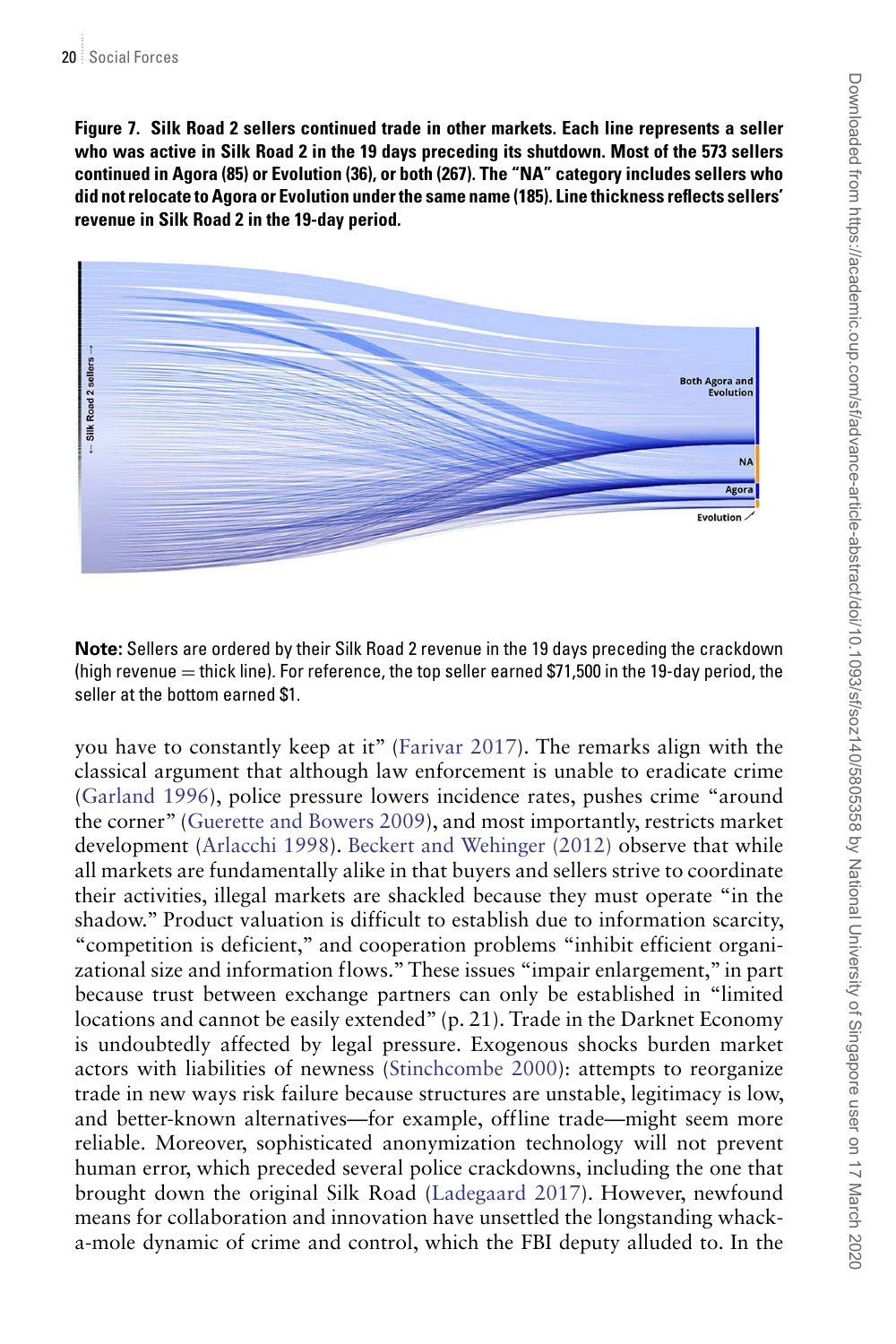Darknet Economy, individual buyers and sellers learned to solve coordination problems on their own, at the expense of law enforcement, and thus trade circumvented many of the obstacles observed by Beckert and Wehinger (2012). Digital drug trade transformed into a decentralized economy with effective information flows and nomadic actors; not despite legal pressure, but because of it.

Information and communication technology has expanded the opportunity structure for creative problem-solving and rapid mass-communication of ideas, and in this context, exogenous shocks such as law enforcement crackdowns on motivated actors will stimulate innovation, movement, and action. Uncertainty diffuses ideas (Pemberton 1937; Rao, Morrill, and Zald 2000) as people are in such moments more receptive to alternative ways of doing things, especially when threats to group interests mobilize individual action and organizational resources (Fligstein and McAdam 2011). The three-step process of threats, uncertainty, and change was evident when actors in the Darknet Economy scrambled to establish systems for identity verification in the aftermath of the crackdown on Silk Road, and when they figured out how they could operate nomadically. Actors made "new combinations" of existing ideas, and such combinations often exist solely in the minds of entrepreneurs and remain there, unrealized, until people are enticed away from risk aversion and inactivity (Schumpeter 1961; Beckert 2014), such as in moments of destabilizing change, when action is required. In a reminder of how purposeful social action can have unintended consequences (Merton 1936), legal pressure inadvertently created an illegal market that could operate more like a legal market. Shocks became predictable and manageable, and thus not that shocking, and actors could expect stability as trade would continue even in the face of major market shutdowns. Buyers and sellers gained the capacity to protect themselves and solve their own coordination problems. They no longer traded in the shadows, but in open secrecy.

An organization's capacity for deviance is typically dependent on its opportunities for "structural secrecy," that is, the way information patterns, organizational structure, processes, and transactions "systematically undermine the attempt to know and interpret situations" (Vaughan 1996: 238). Open secrecy is a paradoxical variant. In the Darknet Economy, actors are pseudonymous and thus secret, but they could coordinate trade, in public, across time and space. With identity verification and information hubs in place, actors openly discussed their practical problems in forums, their illegal transactions were documented by customer reviews, and their movements were also hidden in plain sight, for example, as pseudonymous sellers advertised their intentions to relocate, and verified themselves in new markets. When markets were shut down, users could read up on alternatives, or simply ask their forum peers, "where are you guys going now?" Collective post-shock mobilization and reorganization in anonymity was possible because of open secrecy.

Organizational innovations spread, for example, as entrepreneurs bring already-existing ideas to untapped markets (Schumpeter 1961) or as firms innovate in response to emerging challengers (Fligstein and McAdam 2011). The Darknet Economy resembles in certain respects the file piracy sector,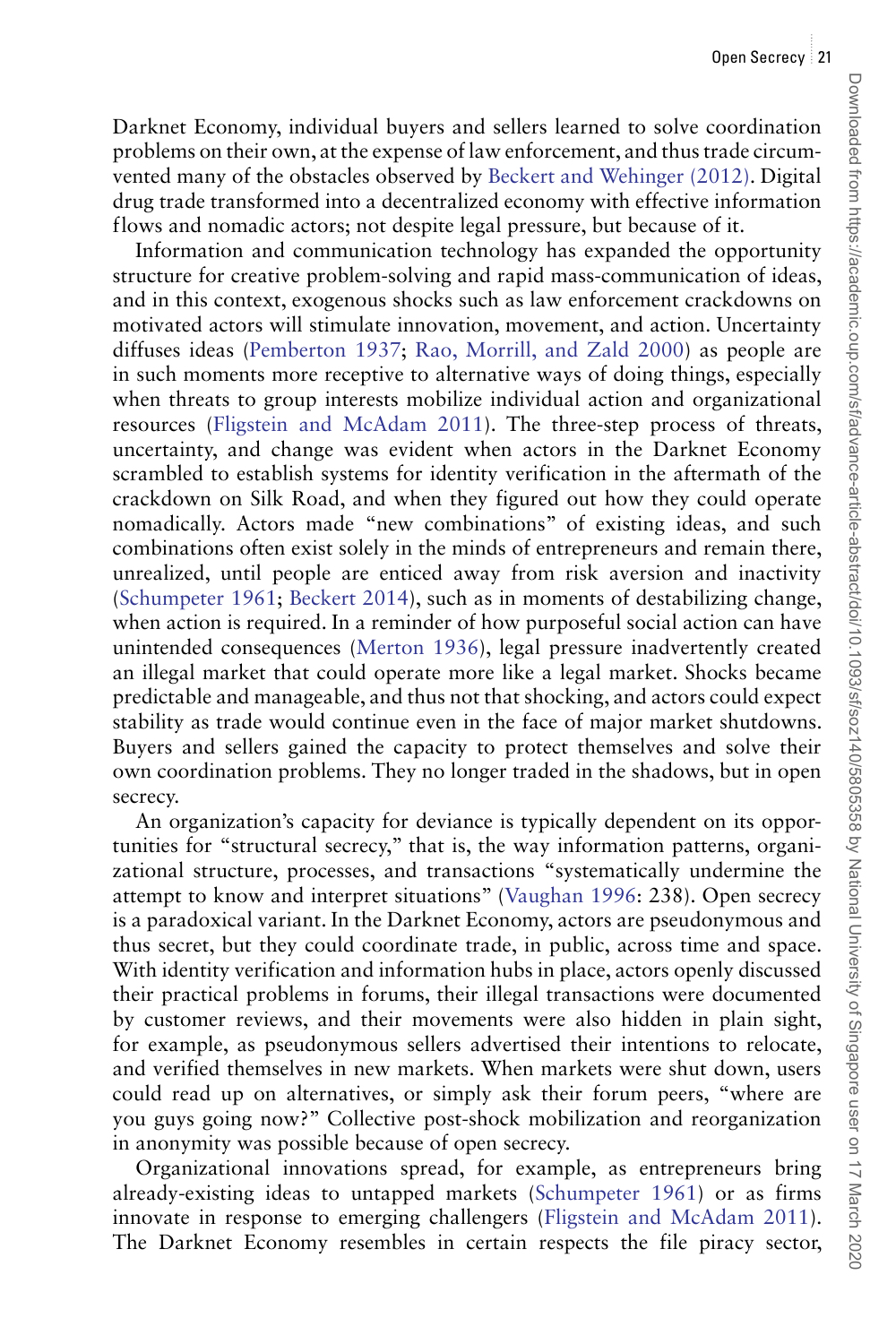which also decentralized and transformed in response to legal pressure (e.g., from Napster to BitTorrent). Like sellers in the Darknet Economy, prominent providers of stolen media content earned community reputation (e.g., for audio quality), and often operated with consistent pseudonyms or team identities (Witt 2015). Moreover, research on file piracy has argued that actors adopted advanced anonymization tools in response to increased policing efforts (Larsson and Svensson 2010), much like the Silk Road shutdown triggered organizational change in the Darknet Economy. One key difference between the two worlds is that file piracy users do not risk much by downloading from unverified providers, and thus providers rarely required the kind of identity verification that is essential in the Darknet Economy. My point here is that the "new combination" of anonymity and verifiable identity is a powerful and liberating force that might be adopted by other groups and actors who operate in secrecy and require verification methods for public communication. For example, a central problem for social movements in authoritarian states is the vulnerability of key organizers. If organizers are anonymous, and use verifiable pseudonyms to spread messages across multiple platforms, their communications will be hard to stop. Certainly, encryption software has already been used to protect communication within groups that operate in the shadows, but to my knowledge, mass-communication in open secrecy is rare, probably in part because few know of the possibility, and because of the learning curve (Appendix 1 in Supplementary Material). However, my findings suggest that if motivated actors are pressed to act, mass-adoption of innovative tools may follow.

Another potential spillover area is organized crime. Evidence from the "El Chapo" trial suggests that cartels already embrace encryption technology (Feuer 2019), and if criminal syndicates create cryptomarkets that are maintained by professional developers and maybe even backed by state actors in the manner Afghan opiate crops are taxed by the Taliban (UNOCD 2017), commissions will generate substantial profits, and thus indirectly add to their political and military capital. This is a sobering paradox: innovations that enable illegal market trade without the backing of criminal syndicates might end up largely benefiting such groups.

Currently, the Darknet Economy is a drop in the ocean in the overall market for banned drugs. Why? Possibly because few are aware of cryptomarkets, or because they are framed as failing projects, or because they are considered too complicated for most. However, evidence suggests that the economy is growing, and trade might expand to other profitable products and services, and thus might create other types of harm. Rare animal parts are sold (Wright 2019) in the darknet, and so are hacker services, pirated software, stolen credit card information, firearms, social media "likes" and "followers," identity documents, and even forged discount coupons. Drug trade dominates in the Darknet Economy, partly due to demand and practical matters, but the social harm of illegal goods and services is not a purely quantitative measure. A forged passport and an automated rifle can be far more destructive than 10,000 shipments of cannabis.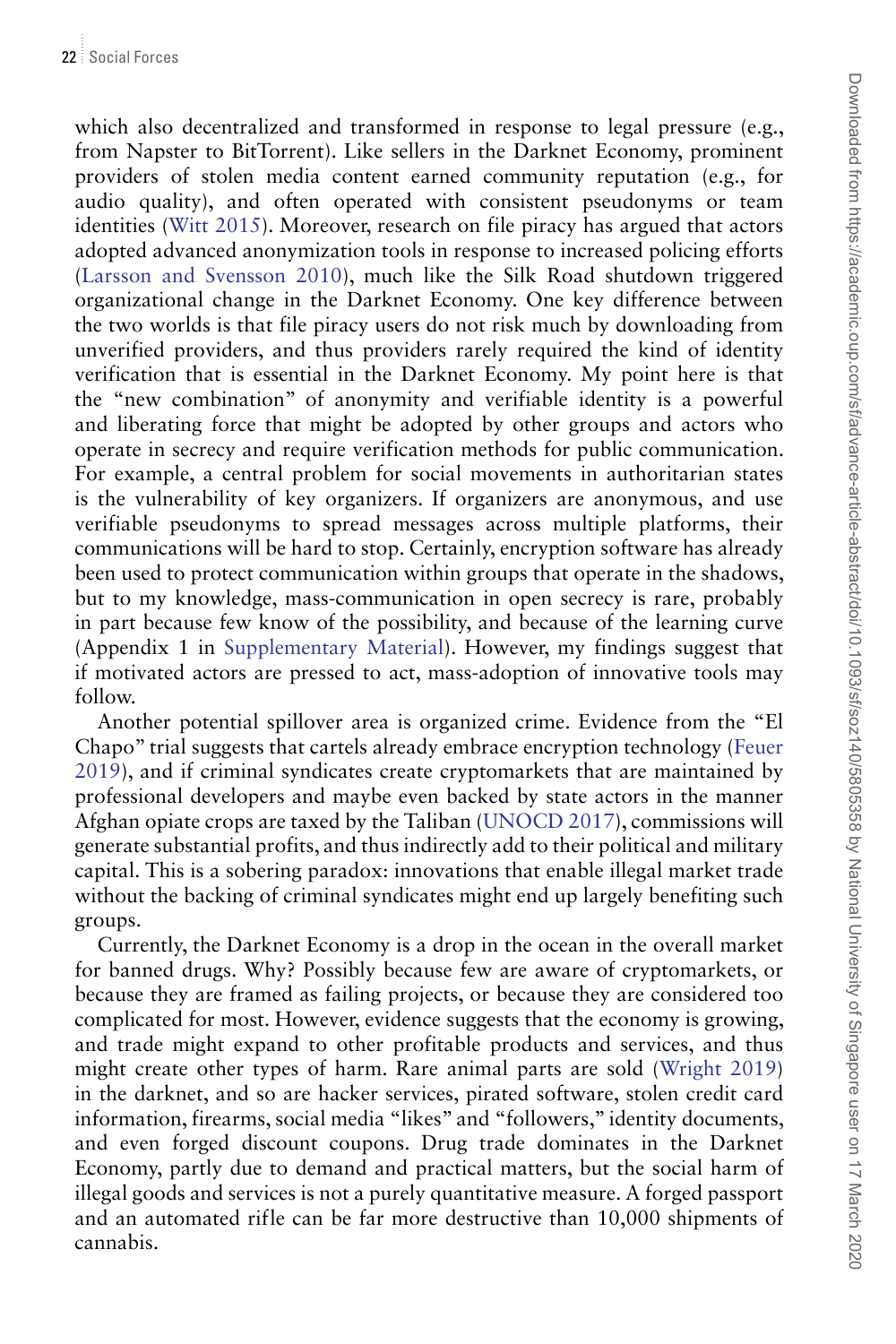### **Conclusion**

Encryption-signing for identity verification has been freely available since the early 1990s, and information hubs draw on existing opportunity structures such as web-hosting services, web-design templates, and presumed free speech protection. It seems improbable that Silk Road would have continued indefinitely, even if law enforcement was evaded, considering the frequency of other shocks, and actors might have developed identity verification systems and information hubs for market migration even if Silk Road remained online, for example, if overwhelming demand limited access. However, evidence suggests that massadoption of encryption-signing was triggered by the FBI's intervention in the Darknet Economy in October 2013, when Silk Road's buyers, sellers, and staff members were evicted. Information hubs were also, in the words of their founders, created in response to law enforcement interventions and related uncertainties.

Actors in the Darknet Economy created sophisticated solutions for common coordination problems. These efforts in turn supported a surprisingly stable environment that enabled trade to operate more like it does in legal markets. But this is not an evolution: illegal markets are unlikely to ever catch up with legal markets, in which participants and the state work together to create stable worlds of exchange. Rather, attempts to create orderly conditions for illegal trade are likely to go in novel directions, as actors face unique organizational challenges. Consider, for example, that all trade measured in this study was conducted in bitcoin, which until recently was an unknown digital commodity and certainly has not been implemented on a similar scale in legal e-commerce. That is not to say that illegal markets offer glimpses of the future, but we should abandon the view that illegal markets are unsophisticated and most resemble pre-modern trade.

Illegal markets are alternative worlds of economic exchange, and studying them might generate theoretical insights (Beckert and Wehinger 2012). One insight from this study is that legal pressure creates a distinct impetus for creative action. In legal markets, innovation primarily stems from entrepreneurs and firms who try to fend off competition, but in illegal markets, legal pressure compels operators, buyers, sellers, and all other market actors to contribute to reorganization, by participating in problem-solving, by disseminating ideas, or by adopting newfound solutions (e.g., learning encryption). That is, illegal markets require a degree of commitment that is unusual in legal markets, and this is the central difference between them. Navigating illegal trade has always demanded particular forms of cultural capital, and this undoubtedly discourages casual buyers and sellers and encumbers collective action. However, committed market actors can now communicate and cooperate across time and space, in open secrecy, and in the case of the Darknet Economy, their combined innovative force overcame legal pressure and created a new market order. Drawing on this finding, I have argued that information and communication technology has changed the game for illegal markets, and at large, organized illegal activities. Shocks such as police crackdowns will under certain circumstances not impair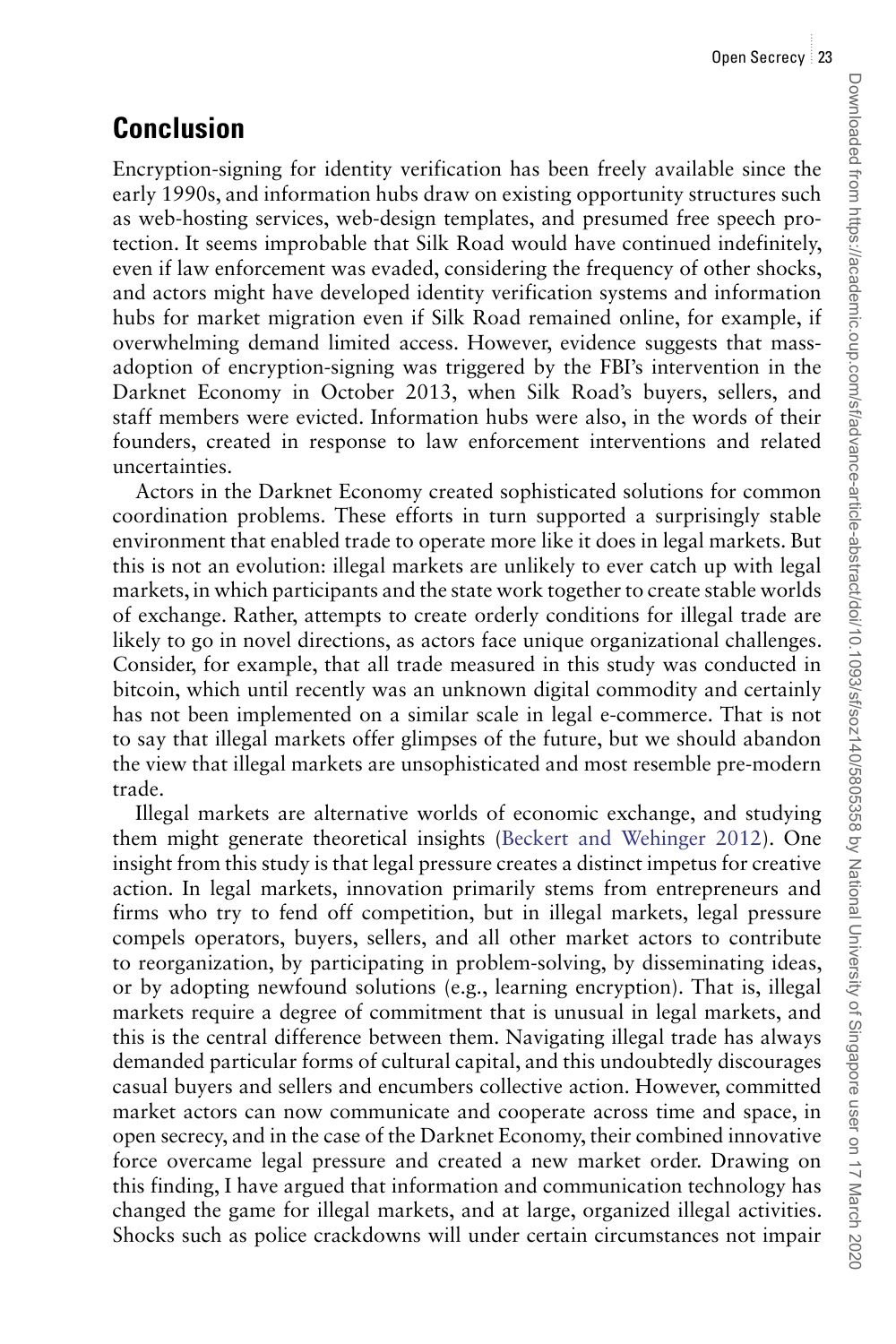development, but rather challenge actors to make new combinations that will disseminate quickly and widely, in open secrecy.

### **Notes**

1. Excluding periods with downtime.

## **About the Author**

Isak Ladegaard is Assistant Professor of Sociology at the University of Illinois at Urbana-Champaign. He obtained a Ph.D. in sociology at Boston College, and prior to joining University of Illinois in 2020, was a Lecturer at Monash University, Australia. His research interests include technology and social change, economic sociology, and crime and deviance.

## **Supplementary Material**

Supplementary material is available at Social Forces online, http://sf.oxfordjou rnals.org/.

## **Acknowledgements**

I'm indebted to Stephen Pfohl, Juliet Schor, Sarah Babb, Diane Vaughan, and Junghyun Kim for reading and commenting on several drafts of this paper. I also thank the reviewers for offering constructive and encouraging feedback at various stages in the submission process. Their push to focus on market order was particularly helpful. I am also grateful to Nick Loeper, who was an excellent research assistant as I worked on this project.

# **Funding**

National Science Foundation, grant #1702919.

# **References**

- Aldridge, Judith and David Décary-Hétu. 2014. "Not an 'Ebay for Drugs': The Cryptomarket 'Silk Road' as a Paradigm Shifting Criminal Innovation." Available at SSRN 2436643.
- Anderson, Elijah 2000. *Code of the street: Decency, violence, and the moral life of the inner city*: WW Norton & Company.
- Arlacchi, Pino 1986. *Mafia Business: The Mafia Ethic and the Spirit of Capitalism* Vol. 3. London: Verso.
- Arlacchi, Pino 1998. "Some Observations on Illegal Markets." *The New European Criminology: Crime and Social Order in Europe* 203–15.

Bakken, Silje A., Kim Moeller, and Sveinung Sandberg. 2018. "Coordination Problems in Cryptomarkets: Changes in Cooperation, Competition and Valuation." *European Journal of Criminology* 15 (4): 442–60. Beckert, Jens. 2009. "The Social Order of Markets." *Theory and Society* 38 (3): 245–69.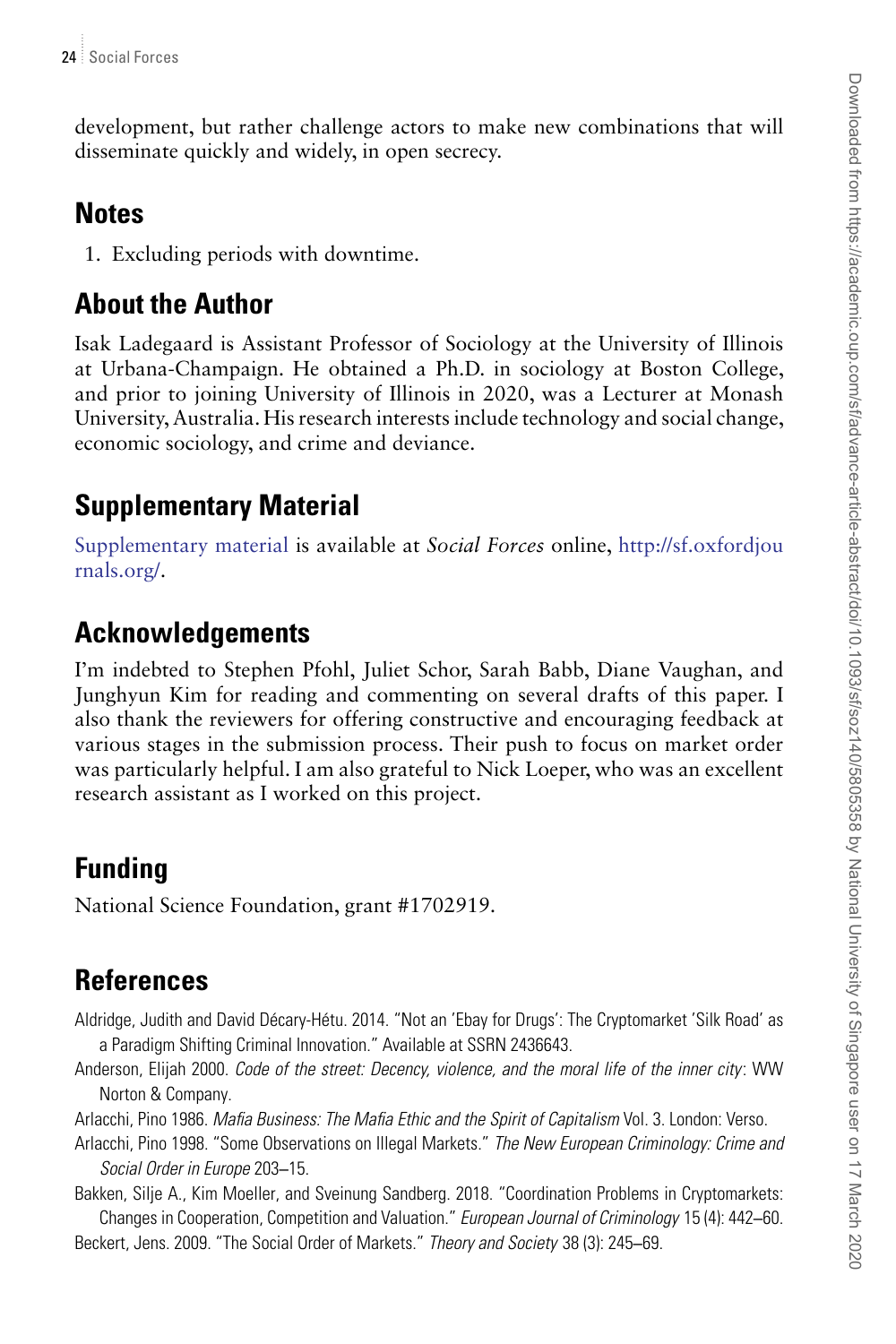- Beckert, Jens. 2014. "Capitalist Dynamics: Fictional Expectations and the Openness of the Future." Available at SSRN 2463995.
- Beckert, Jens and Frank Wehinger. 2012. "In the Shadow: Illegal Markets and Economic Sociology." *Socio-Economic Review* 11 (1): 5–30.
- Benkler, Yochai 2006. *The wealth of networks: How social production transforms markets and freedom*: Yale University Press.
- Branwen, Gwern. 2016. "Dark Net Market Archives, 2011-2015." Accessed June 10. https://www.gwern. net/DNM%20archives.
- Branwen, Gwern. 2017. "Darknet Market Mortality Risks." gwern.net/DNM%20survival.
- Campbell, Donald Thomas and Thomas D. Cook 1979. *Quasi-experimentation: Design & analysis issues for field settings*. Chicago: Rand McNally College Publishing Company.
- Christin, Nicolas. 2013. "Traveling the Silk Road: A Measurement Analysis of a Large Anonymous Online Marketplace." In *Proceedings of the 22nd International Conference on World Wide Web*. ACM, 213–224.
- Cornish, Derek B., and Ronald V. Clarke. 1987. "Understanding crime Displacement: An Application of Rational Choice Theory." *Criminology* 25 (4): 933–948.
- Cunningham, James K., Lon-Mu Liu, and Myra Muramoto. 2008. "Methamphetamine Suppression and Route of Administration: Precursor Regulation Impacts on Snorting, Smoking, Swallowing and Injecting." *Addiction* 103 (7): 1174–1186.
- DeepDotWeb. 2017. "Updated List of Dark Net Markets." Accessed August 7. https://bit.ly/2YTIh0y.
- Diekmann, Andreas, Ben Jann, Wojtek Przepiorka, and Stefan Wehrli. 2014. "Reputation Formation and the Evolution of Cooperation in Anonymous Online Markets." *American Sociological Review* 79 (1): 65–85.
- DiMaggio, Paul and Hugh Louch 1998. "Socially Embedded Consumer Transactions: For What Kinds of Purchases do People Most Often use Networks?" *American Sociological Review* 619–37.
- DiMaggio, Paul J. and Walter W. Powell 1983. "The Iron Cage Revisited: Institutional Isomorphism and Collective Rationality in Organizational Fields." *American sociological review* 147–60.
- DiMaggio, Paul, Eszter Hargittai, W. Russell Neuman, and John P. Robinson. "Social Implications of the Internet." *Annual review of sociology* 27, no. 1 (2001): 307–336.
- Dorn, Nicholas, Karim Murji and Nigel South 2002. *Traffickers: Drug markets and law enforcement*: Routledge.
- DNStats, Market Comparison n.d. Web. 03 Apr. 2016. dnstats.net/market-comparison.
- Earl, Jennifer and Katrina Kimport 2011. *Digitally Enabled Social Change: Activism in the Internet Age*: MIT Press.
- Farivar, Masood 2017. "International Sting Hits Dark Web's Promise of Anonymity." VOA." Accessed September 20. https://bit.ly/2f6C8Mr.
- Feuer, Alan. 2019. *Drug Kingpin Used Spyware to Monitor His Wife and Mistress, Jurors Told*. The New York Times. https://nyti.ms/2H6s57y.
- Fligstein, Neil, and Doug McAdam. "Toward a general theory of strategic action fields." *Sociological theory* 29, no. 1 (2011): 1–26.
- Fligstein, Neil 1996. "Markets as Politics: A Political-Cultural Approach to Market Institutions." *American Sociological Review* 656–73.
- Fligstein, Neil and Ryan Calder 2015. "Architecture of Markets. Emerging Trends in the Social and Behavioral Sciences: An Interdisciplinary, Searchable, and Linkable." *Resource* 1–14.
- Fligstein, Neil, and Doug McAdam. "Toward a General Theory of Strategic Action Fields." *Sociological theory* 29, no. 1 (2011): 1–26.
- Gambetta, Diego 2011. *Codes of the Underworld: How Criminals Communicate*: Princeton University Press.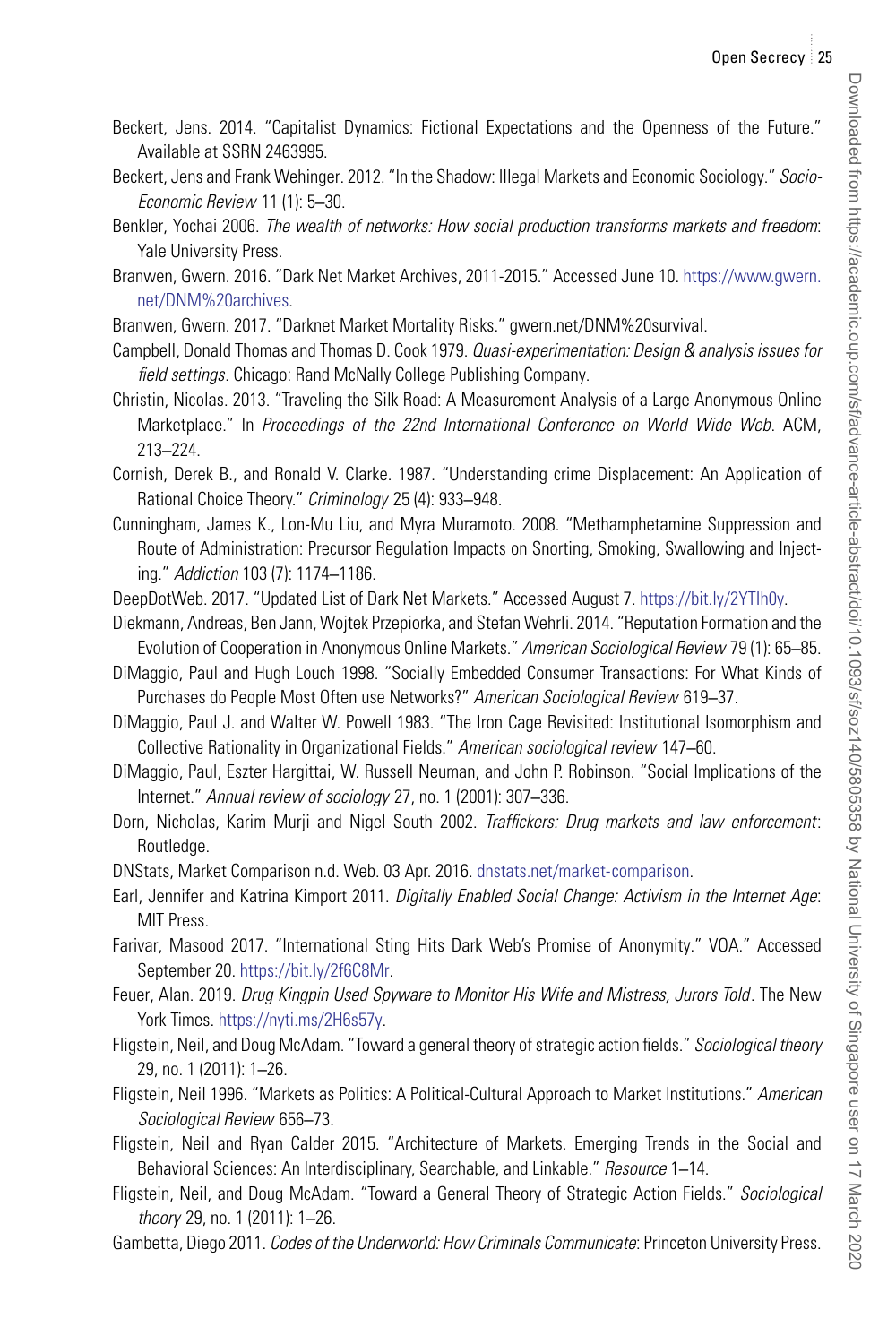- Garland, David. 1996. "The Limits of the Sovereign State Strategies of Crime Control in Contemporary Society." *The British Journal of Criminology* 36 (4): 445–471.
- Giddens, Anthony 2013. *The Consequences of Modernity*: John Wiley & Sons.

Gootenberg, Paul 2008. *Andean Cocaine: The Making of a Global Drug*: University of North Carolina Press.

- Greenberg, A. 2013. Silk Road Competitor Shuts Down And Another Plans To Go Offline After Claimed \$6 Million Theft. Retrieved from https://www.forbes.com/sites/andygreenberg/2013/12/01/silk-road-co mpetitor-shuts-down-and-another-plans-to-go-offline-after-6-million-theft/#42958c407e08.
- Greif, Avner 1993. "Contract Enforceability and Economic Institutions in Early Trade: The Maghribi Traders' Coalition." *The American Economic Review* 525–48.
- Greif, Avner, Paul Milgrom, and Barry R. Weingast. 1994. "Coordination, Commitment, and Enforcement: The Case of the Merchant Guild." *Journal of Political Economy* 102 (4): 745–776.
- Granovetter, Mark. "Economic Action and Social Structure: The Problem of Embeddedness." *American journal of sociology* 91, no. 3 (1985): 481–510.
- Guerette, Rob T., and Kate J. Bowers. 2009. "Assessing the Extent of crime Displacement and Diffusion of Benefits: A Review of Situational Crime Prevention Evaluations." *Criminology* 47 (4): 1331–1368.
- Hubbard, Phil. 1997. "Red-Light Districts and Toleration Zones: Geographies of Female Street Prostitution in England and Wales." *Area* 29 (2): 129–140.
- Hubbard, Phil. 2004. "Cleansing the Metropolis: Sex Work and the Politics of Zero Tolerance." *Urban Studies* 41 (9): 1687–1702.
- Hyndman, Rob J. 2013. "The Difference Between Prediction Intervals and Confidence Intervals." *Hyndsight*. Accessed January 17. https://bit.ly/2xKO9gz.
- Hyndman, Rob J. and George Athanasopoulos 2018. *Forecasting: Principles and Practice*: OTexts.
- Hyndman, Rob J. and Yeasmin Khandakar 2008. "Automatic Time Series Forecasting: The Forecast Package for R." *Journal of Statistical Software* 26:1–22.
- Jenkins, Philip 2001. *Beyond Tolerance: Child Pornography on the Internet*: New York City, NY: NYU Press.
- Katsh, Ethan, Janet Rifkin and Alan Gaitenby 1999. "E-commerce, E-disputes, and E-dispute Resolution: In the Shadow of eBay Law." *Ohio St. J. on Disp. Resol.* 15:705.
- Kollock, Peter. 1999. "The Production of Trust in Online Markets." *Advances in Group Processes* 16 (1): 99–123.
- Ladegaard, Isak. 2017. "We Know Where You Are, What You Are Doing and We Will Catch You: Testing Deterrence Theory in Digital Drug Markets." *The British Journal of Criminology* 58 (2): 414–433.
- Ladegaard, Isak. 2018. "Instantly Hooked? Freebies and Samples of Opioids, Cannabis, MDMA, and Other Drugs in an Illicit E-commerce Market." *Journal of Drug Issues* 48 (2): 226–245.
- Ladegaard, Isak. 2019 "I Pray That We Will Find a Way to Carry on This Dream: How a law Enforcement Crackdown United an Online Community." *Critical Sociology* 45 (4–5): 631–646.
- Landa, Janet T. 1994. *Trust, ethnicity, and identity: beyond the new institutional economics of ethnic trading networks, contract law, and gift-exchange*: Ann Arbor, MI: University of Michigan Press.
- Larsson, Stefan, and Måns Svensson. 2010. "Compliance or Obscurity? Online Anonymity as a Consequence of Fighting Unauthorised File-sharing." *Policy & Internet* 2 (4): 77–105.
- Martin, James. 2014. *Drugs on the Dark Net: How Cryptomarkets are Transforming the Global Trade in Illicit Drugs*. New York City, NY: Springer.
- Marx, Gary T. 2003. "A Tack in the Shoe: Neutralizing and Resisting the New Surveillance." *Journal of Social Issues* 59 (2): 369–390.
- May, Tiggey, and Mike Hough. 2004. "Drug Markets and Distribution Systems." *Addiction Research & Theory* 12 (6): 549–563.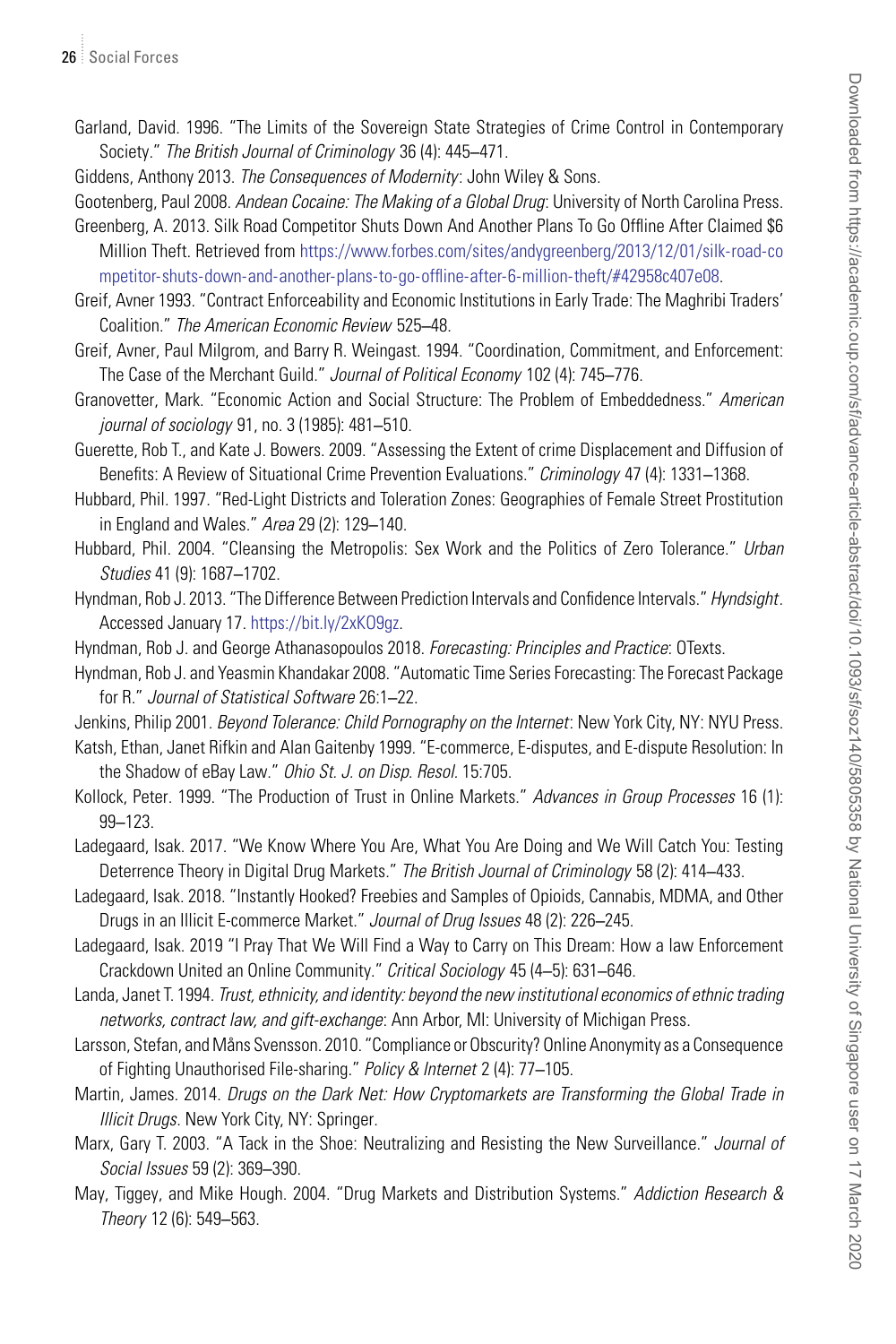- McAdam, Doug and William Richard Scott 2005, "Organizations and Movements". In *Social Movements and Organization Th eory*, edited by Davis, Gerald, McAdam, Doug, Scott, William Richard, Zald, Mayer Nathan, pp. 4–40. Cambridge, UK: Cambridge University Press.
- Merton, Robert K. 1936. "The Unanticipated Consequences of Purposive Social Action." *American Sociological Review* 1 (6): 894–904.
- Meyer, David S., and Nancy Whittier. "Social Movement Spillover." *Social problems* 41, no. 2 (1994): 277–298.
- Milgrom, Paul R., Douglass C. North, and Barry R. Weingast. 1990. "The Role of Institutions in the Revival of Trade: The Law Merchant, Private Judges, and the Champagne Fairs." *Economics & Politics* 2 (1):  $1 - 23$

MIT PGP Public Key Server. 2017. Accessed March 30. https://pgp.mit.edu/.

- Okazaki, Tetsuji. 2005. "The Role of the Merchant Coalition in Pre-modern Japanese Economic Development: An Historical Institutional Analysis." *Explorations in Economic History* 42 (2): 184–201.
- Paoli, Letizia. 2004. "The Illegal Drugs Market." *Journal of Modern Italian Studies* 9 (2): 186–207.

Pasquale, Frank 2015. *The Black Box Society*. Cambridge, MA: Harvard University Press.

- Pemberton, H. Earl. 1937. "The Effect of a Social Crisis on the Curve of Diffusion." *American Sociological Review* 2 (1): 55–61.
- Popper, Nathaniel. "*Dark Web Drug Sellers Dodge Police Crackdowns*." *The New York Times*. New York City, NY: The New York Times, June 11, 2019. https://www.nytimes.com/2019/06/11/technology/onli ne-dark-web-drug-markets.html.
- Rao, Hayagreeva, Calvin Morrill and Mayer N. Zald 2000. "Power Plays: How Social Movements and Collective Action Create New Organizational Forms." *Research in Organizational Behavior* 22:237–81.
- Resnick, Paul, Ko Kuwabara, Richard Zeckhauser, and Eric Friedman. "Reputation Systems." *Communications of the ACM* 43, no. 12 (2000): 45–48.
- Rogers, Everett M. 2010. *Diffusion of Innovations*: Simon and Schuster.
- Schumpeter, Joseph 1961. *Theory of Economic Development: An Inquiry into Profits, Capital, Credit, Interest, and the Business Cycle*. Cambridge, MA: Harvard University Press.
- Sassen, Saskia. "Towards a Sociology of Information Technology." *Current Sociology* 50, no. 3 (2002): 365– 388.
- Soska, Kyle, and Nicolas Christin. 2015. "Measuring the Longitudinal Evolution of the Online Anonymous Marketplace Ecosystem." In *24th* {*USENIX*} *Security Symposium (*{*USENIX*} *Security 15)*, 33–48.
- Schor, Juliet, B., William Attwood-Charles, Mehmet Cansoy, Isak Ladegaard, and Robert Wengronowitz. 2018. "Dependence and Precarity in the Platform Economy. Unpublished paper." Boston College.
- Stinchcombe, Arthur L. 2000. "Social Structure and Organizations". In Baum, Joel AC, Dobbin, Frank, eds. *Economics Meets Sociology in Strategic Management*: Emerald Group Publishing Limited, 2000. Bingley, United Kingdom. pp. 229–59.
- Stringham, Edward. 2003. "The Extralegal Development of Securities Trading in Seventeenth-century Amsterdam." *The Quarterly Review of Economics and Finance* 43 (2): 321–344.
- Studdert, David M., Yifan Zhang, Jonathan A. Rodden, Rob J. Hyndman, and Garen J. Wintemute. 2017. "Handgun Acquisitions in California after Two Mass Shootings." *Annals of Internal Medicine* 166 (10): 698–706.

United Nations Office on Drugs, and Crime 2017. *World drug report*, p. 2017: United Nations Publications.

- Vaughan, Diane 1996. *The Challenger Launch Decision: Risky Technology, Culture, and Deviance at NASA*: Chicago, IL: University of Chicago Press.
- Williamson, Oliver E. 2000. "The New Institutional Economics: Taking Stock, Looking Ahead." *Journal of Economic Literature* 38 (3): 595–613.